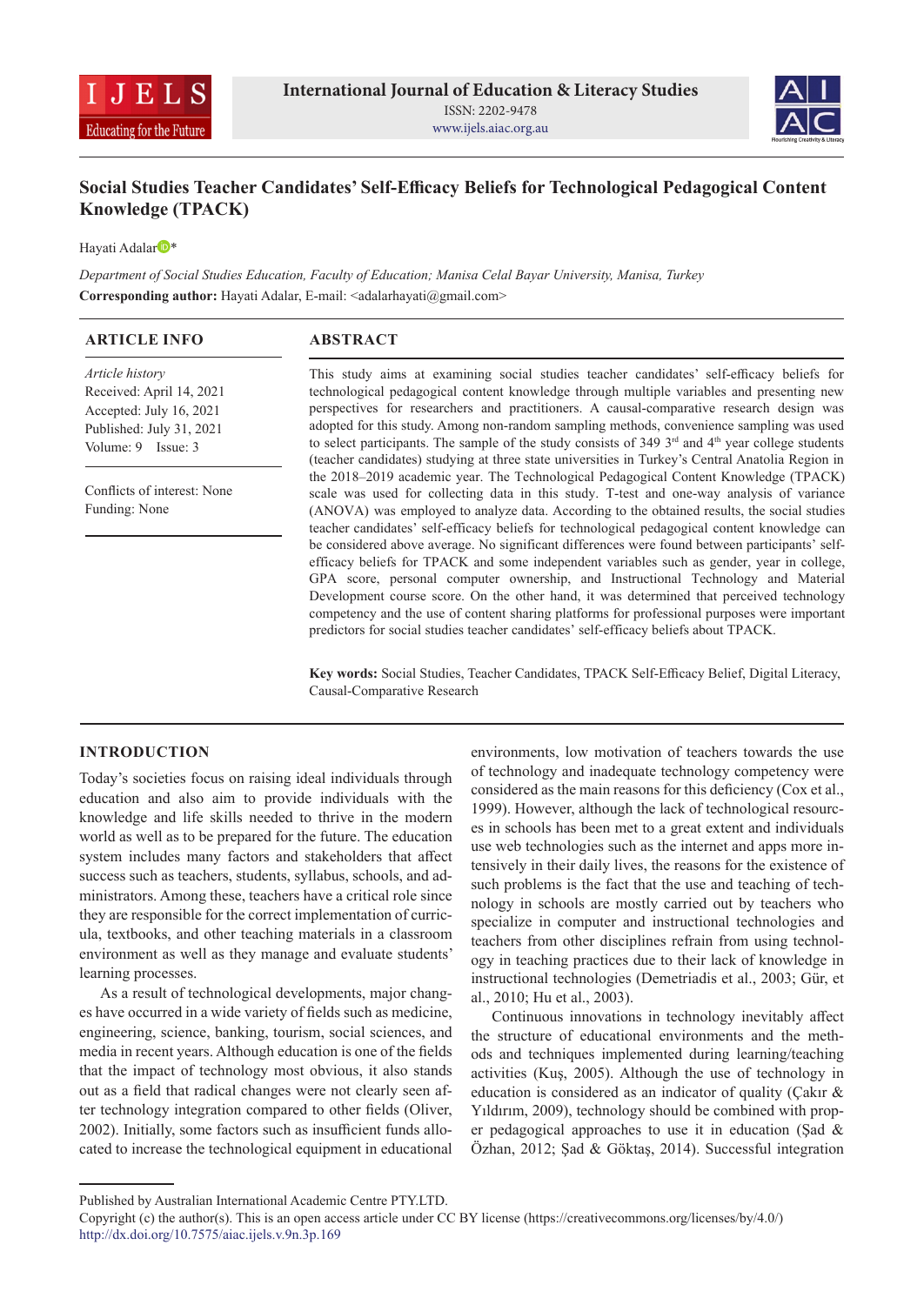of technology into educational practices requires sufficient knowledge of pedagogy, technology, and content (Jang & Tsai, 2012). This process also called technology integration in education, is defined as using technology effectively and efficiently in educational environments including education programs and educational infrastructure (Yalın et al., 2007).

The functional use of technology in education can only be possible if teachers, as the main actors of educational activities, have sufficient technological knowledge and skills and combine this technological knowledge and skills with course content and proper pedagogical approaches. Teachers should know how to integrate recent technological developments into their classrooms. Accordingly, teachers need to appropriately combine technology, pedagogy, and course content (Mishra & Koehler, 2006).

Niess (2005) highlighted that to improve student learning, teacher education programs need to be revised to integrate technology into teaching strategies at the knowledge and practice level and to use it effectively. The "technology integration" term is increasingly considered as "information and communication technologies (ICT) integration" in the literature, the differences in definitions of what the integration process are also stood out. In the literature, it can be seen that, while the focus of some definitions is to enhance and enrich students' learning by technology (Lim et al., 2003), the focus of some other is to being used technology effectively by instructor or making technology an integral part of curriculum (Fluck, 2003). There are different technology integration models and approaches that effectively and efficiently integrate technology into educational practices (Toledo, 2005; Mishra & Koehler, 2006; Wang & Woo, 2007; Wang, 2008; Vanderlinde & Braak, 2010). Systemic Planning Model for ICT Integration (Wang & Woo, 2007), Technological Pedagogical Content Knowledge Model (Mishra & Koehler, 2005), Five Stage Model of Computer Technology Integration (Toledo, 2005), Generic Model of Pedagogy, Social Interaction and Technology (Wang, 2008), E-capacity Model (Vanderlinde & Braak, 2010), Concentric Circles Model (Tondeur et al., 2008), 5W 1H Unified Integration Model (Haşlaman et al., 2008) and Technology Integration Planning Model (Roblyer, 2006) some of these integration models and approaches that draw attention in the literature. Among these approaches, the Technological Pedagogical Content Knowledge (TPACK) introduced by Mishra and Koehler (2006) is a widely accepted model of technology integration in education. Technological Pedagogical Content Knowledge refers to the knowledge of teaching education programs, content, and syllabus. Additionally, it also includes the knowledge of the relationship of the discipline with other disciplines, recent developments in the discipline, key concepts, tools and structures of the discipline as well as integration of content with technology (Turkish Education Association [TED], 2009). In other words, technological pedagogical content knowledge refers to the knowledge of information and communication technologies as well as the proper and purposeful use of this knowledge in classroom activities (Kaya et al., 2010). The TPACK model, also known as the techno-pedagogical

education model (Çoklar et al., 2007), consists of three primary components: Content Knowledge (CK), Pedagogical Knowledge (PK), and Technological Knowledge (TK). As seen in Figure 1, the techno-pedagogical education approach includes three main components and three sub-components by overlapping main components. And the techno-pedagogical education approach lies at the intersection of all three of these main knowledge components (Mishra & Koehler, 2006) (Figure 1).

The Components of TPACK, its definitions and sample questionnaire items in the scale used in the research are explained in Table 1.

As the process of integration of ICT into education in Turkey is examined, it can be said that there was a changes for CT (Computer Technology) equipments and internet connection in all classrooms with "FATİH Project" which increases opportunities and improves the technology movement from CT classes in 2000s and 2010s. The main objectives of this project are to provide equality of opportunity in the social field in general, to guide the quality of ICT in the country in terms of quality and quantity, and to provide all students with access to information and communication technologies (FATİH Project, 2012; Turkey's Ministry of National Education [MEB], 2014). With the support of the internet infrastructure and smart board provided to schools within the scope of the FATIH Project, the course contents carried out in schools can be accessed in learning object and e-book format both online and offline with the e-content management system called Education Informatics Network [EBA] (Başak & Ayvacı, 2017). Undoubtedly, the ability of teachers to adapt to this integration process in terms of technological and pedagogic competencies was seen as an important factor for this project to reach its goal. It has been one of the most emphasized topics in the last 10 years in Turkey as well that gaining digital competencies to become members of online teacher networks such as EBA, eTwinning, Scientix, FCL (Toker et al., 2021) and to effectively use different technological applications and software such



**Figure 1.** The seven components of TPACK (Mishra & Koehler, 2006)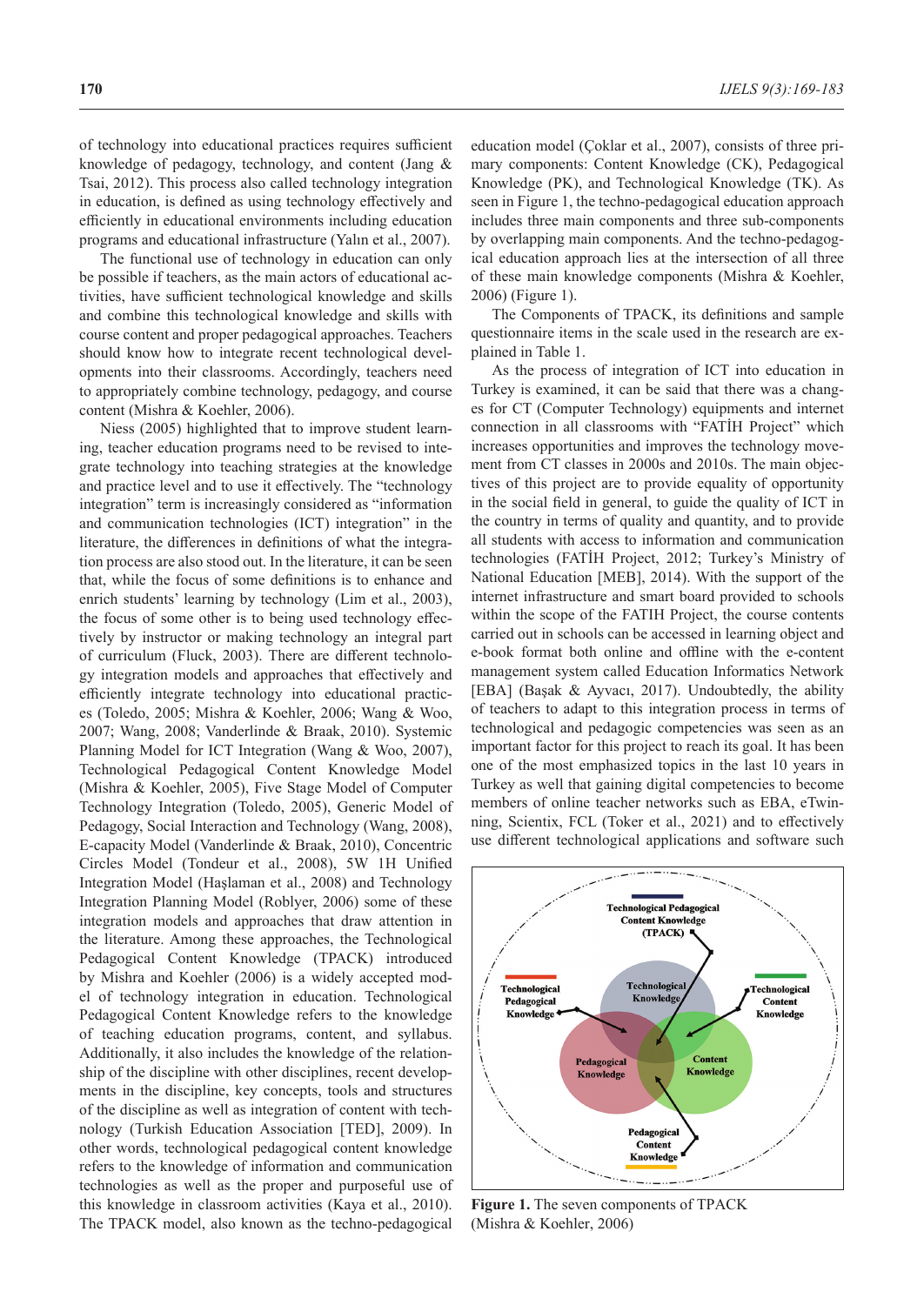| <b>Knowledge</b>                                                       | <b>Definition</b>                                                                                                                                                                                                                                                    | Sample                                                                                                                                              |
|------------------------------------------------------------------------|----------------------------------------------------------------------------------------------------------------------------------------------------------------------------------------------------------------------------------------------------------------------|-----------------------------------------------------------------------------------------------------------------------------------------------------|
| <b>Types</b>                                                           |                                                                                                                                                                                                                                                                      | <b>Survey Items</b>                                                                                                                                 |
| Technological<br>Knowledge<br>(TK)                                     | Continually changing and<br>evolving knowledge base<br>that includes knowledge of<br>technology for information<br>processing, communications,<br>and problem solving and<br>focuses on the productive<br>applications of technology in<br>both work and daily life. | I know how<br>to solve my<br>own technical<br>problems<br>when using<br>technology                                                                  |
| Pedagogical<br>Knowledge<br>(PK)                                       | Knowledge of nature of<br>teaching and learning,<br>including teaching methods,<br>classroom management,<br>instructional planning,<br>assessment<br>of student learning, etc.                                                                                       | I am able to<br>guide my<br>students<br>to adopt<br>appropriate<br>learning<br>strategies.                                                          |
| Content<br>Knowledge<br>(CK)                                           | Knowledge of the subject<br>matter to be taught (e.g.,<br>social science, mathematics,<br>language, arts, etc.).                                                                                                                                                     | I have sufficient<br>knowledge<br>about my field.                                                                                                   |
| Technological<br>Content<br>Knowledge<br>(TCK)                         | Knowledge of the relationship<br>between subject matter<br>and technology including<br>knowledge of technology that<br>has influenced and is used<br>in exploring a given content<br>discipline.                                                                     | I have<br>knowledge<br>about the<br>technologies for<br>understanding<br>and applying<br>social studies.                                            |
| Pedagogical<br>Content<br>Knowledge<br>(PCK)                           | Knowledge of the<br>pedagogies, teaching<br>practices, and planning<br>processes that are applicable<br>and appropriate to teaching<br>a given<br>subject matter.                                                                                                    | I can choose<br>effective<br>teaching<br>approaches<br>that will guide<br>the student's<br>thinking and<br>learning in<br>social studies<br>course. |
| Technological<br>Pedagogical<br>Knowledge<br>(TPK)                     | Knowledge of the influence<br>of technology on teaching<br>and learning as well as the<br>affordances and constraints<br>of technology with<br>regard to pedagogical<br>designs and strategies.                                                                      | I think<br>critically about<br>how I will use<br>technology in<br>my classroom.                                                                     |
| Technological<br>Pedagogical<br>and<br>Content<br>Knowledge<br>(TPACK) | Knowledge of the complex<br>interaction among the<br>principle knowledge<br>domains (content, pedagogy,<br>technology).                                                                                                                                              | I know how<br>to teach by<br>combining<br>technology,<br>pedagogy<br>and content<br>knowledge<br>domains<br>successfully.                           |

**Table 1.** Definitions and sample survey items of TPACK components (Mishra & Koehler, 2006)

as Web 2.0 applications (Eryilmaz et al., 2015; Bozkuş, & Karacabey, 2019). The fact that the number of academic studies conducted in Turkey on teachers' technological and pedagogical content knowledge has increased in this period also indicates this phenomenon (Akçaoğlu, et al., 2014; Demirer & Dikmen, 2018).

In general, the professional competency of teachers is evaluated through the examination of their pedagogical content knowledge. Due to its great importance, the pedagogical content and content knowledge of teachers and teacher candidates have become one of the most heavily researched topics (Işıksal 2006; Karahasan, 2010; Şimşek, 2016; Özbek, 2020). This is particularly important for social studies education. Likewise, it can be argued that among the existing curriculums, the social studies curriculum is the most suitable one to provide students with the knowledge of digital citizenship and its sub-dimensions since its primary aim is to educate active, effective, participatory, democratic, and social citizens (Görmez, 2017). The use of technology in social studies is the most meaningful structural method that can be used to meet the needs of students and increase their interest in the lesson (Braun, 1999). There can be many different ways of integrating technology in social studies (Heafner, 2004). Especially web 2.0 applications can be quite functional in technology integration into social studies courses (Bull et al., 2008; Holcomb & Beal, 2008). For this purpose, for example, social networks such as "Facebook, Twitter, Instagram and Youtube" (Chong, & Xie, 2011), online assessment tools such as "Plickers Kahoot, Socrative and Quiziz" (Holcomb et al., 2011; Çelik, 2020) and Infographic design applications such as "Piktochart and Canva" (Gleason & von Gillern, 2018; Akbaba et al., 2019) can be used.

As the "digital literacy" skills that implying the concept of digital citizenship which refers to the ability to use technology safely, responsibly, critically, productively, and civically (Farmer, 2011) in cluded in the revised curriculum, in particular, it is seen that the number and intensity of the learning outcomes of the "Science, Technology and Society" learning area has been increased even more (MEB, 2018; Aydemir, 2019). Such developments point out the importance of the fact that social studies teachers need to possess digital teaching competence to effectively use digital content in teaching practices. On the other hand, with the emergence of the global Covid-19 pandemic in 2020 and school closures caused by the pandemic, the educational activities are carried out through distance education and accordingly, studies on determining and improving social studies teachers' and teacher candidates' self-efficacy beliefs about their TPACK knowledge have become ever more important.

The purpose of the current paper is to examine social studies teacher candidates' self-efficacy beliefs for their TPACK knowledge according to the multiple variables: gender, year in college, grade point average, owning a personal computer, perceived technology competency, use of content sharing platforms for professional purposes, and instructional technology and material development (ITMD) course score. This study is believed to be important since it presents useful information to researchers and decision-makers about determining the factors affecting teacher candidates' self-efficacy beliefs for TPACK knowledge and the steps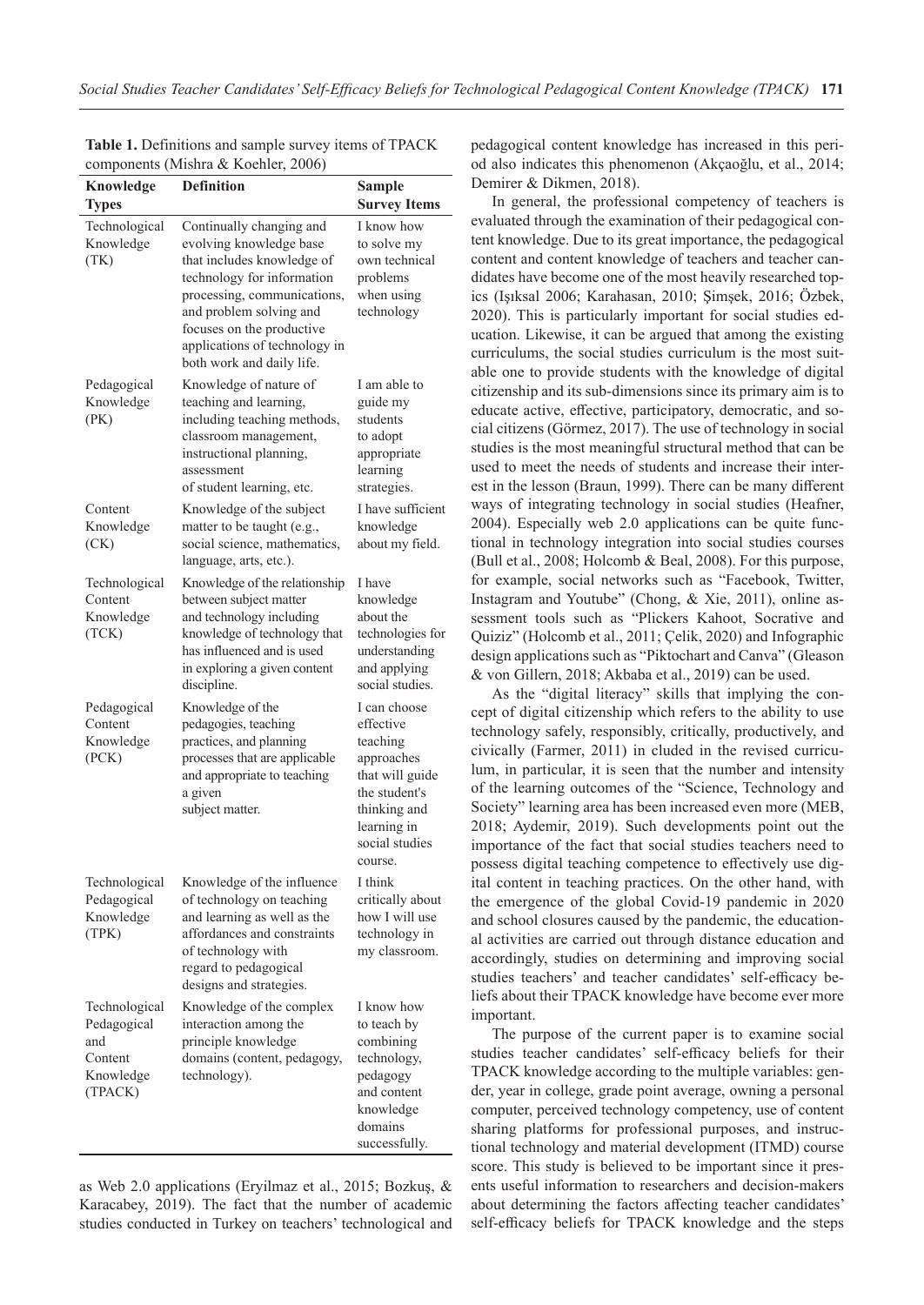that should be taken to improve teacher candidates' TPACK competencies.

### **METHOD**

#### **Research Design**

Among quantitative research models, a causal-comparative research design was adopted for this study. The causal-comparative research model aims to determine whether there is a difference between two or more variables. This type of studies tries to identify the causes and results of differences among groups, without manipulating participants and situations (Karasar, 2012; Büyüköztürk et al., 2014). Accordingly, the current study aims to identify the social studies teacher candidates' self-efficacy beliefs for TPACK knowledge and to determine the relationship between the variables.

#### **Population and Sample**

The accessible population of the study includes the social studies teacher education students at three state universities in Turkey's Central Anatolia Region. Among non-random sampling methods, convenience sampling was used for the selection of participants. In the convenience sampling method, the researcher chooses a sampling group that is close and easy to access. This sampling method brings speed and practicality to the research (Yıldırım & Şimşek, 2016). In this context, in order to collect data, universities that are close to each other in terms of distance were determined, taking into account easy accessibility. The sample of the study consists of 349 3rd and 4th year college students (teacher candidates) studying at the relevant college programs in the 2018–2019 academic year. While taking this sample into consideration in the study, the reason why the  $1<sup>st</sup>$  and  $2<sup>nd</sup>$  grades were excluded from the sample is that technology-based teaching profession knowledge courses (for example: Instructional Technology and Material Development, Teaching Principles and Methods and Social Studies Teaching I-II) are given starting from the 3<sup>rd</sup> grade in education faculties in Turkey. It was thought that these courses could be an important factor in shaping the technological pedagogical content knowledge of teacher candidates. This phenomenon was also an important factor when deciding on the independent variables shared below and discussed in the research within the scope of the research. Although they are from different universities, the success of the students who take courses with the same content according to a common program and the possible contributions of these courses to their technological competencies should be considered and discussed. The demographic properties of the teacher candidates who participated in the study are shown in Table 2.

As seen in Table 2, among social studies teacher candidates, the number of male participants was slightly higher than females (53%), the number of  $3<sup>rd</sup>$  year students (57.6%) was higher than  $4<sup>th</sup>$  year students (42.4%). It was determined that most of the participants' Grade Point Average [GPA] to a 4.0 scale were varied between 2.51 and 3.00 (51.9%). A majority of the participants owned a personal computer (71.3%)

| Table 2. Demographic properties of the teacher |  |
|------------------------------------------------|--|
| candidates                                     |  |

| Variable              |                      | $\boldsymbol{n}$ | %    |
|-----------------------|----------------------|------------------|------|
| Gender                | Male                 | 185              | 53.0 |
|                       | Female               | 164              | 47.0 |
| Year in College       | 3 <sup>rd</sup> year | 201              | 57.6 |
|                       | $4th$ year           | 148              | 42.4 |
| Grade Point Average   | $0.00 - 2.50$        | 101              | 28.9 |
|                       | $2.51 - 3.00$        | 181              | 51.9 |
|                       | 3.01-4.00            | 67               | 19.2 |
| Owning a personal     | Yes                  | 249              | 71.3 |
| computer              | No                   | 100              | 28.7 |
| Perceived technology  | Competent            | 224              | 64.2 |
| competency            | Incompetent          | 125              | 35.8 |
| Use of content        | Never                | 25               | 7.2  |
| sharing platforms for | Rarely               | 88               | 25.2 |
| professional purposes | Sometimes            | 149              | 42.7 |
|                       | Often                | 87               | 24.9 |
| ITMD course score     | $21 - 40$            | 42               | 12.1 |
|                       | $41 - 60$            | 52               | 14.9 |
|                       | 61-80                | 145              | 41.5 |
|                       | 81-100               | 110              | 31.5 |
| Total                 |                      | 349              | 100  |

and perceived themselves as technology competent (64.2%). Furthermore, they used content sharing platforms for professional purposes sometimes (42.7%) and their Instructional Technology and Material Development (ITMD) course score was generally varied between 61 and 80 (41.5%).

### **Data Collection Tool**

The Technological Pedagogical Content Knowledge scale developed by Schmidt et al. (2009) for primary school teachers was used for collecting data in this study. The original TPACK scale consists of 46 items and its adaptation into Turkish was conducted by Kaya and Dağ (2013) and factor structure was examined through exploratory and confirmatory factor analysis. A total of 352 primary school teacher candidates from three large state universities participated in that study. Accordingly, it was found that Cronbach's alpha reliability coefficients for sub-scales were varied between 0.77 and 0.88. The results obtained in that study conducted with the Turkish sample indicated that the factor structure of the Turkish version of the scale is similar to the original scale and the scale is suitable for use in Turkey (Kaya & Dağ, 2013). For the current study, the required permissions were obtained for the use of the Turkish version in social studies teacher candidates. In the next stage, expert opinions received from the researcher who conducted the adaptation into Turkish and accordingly, the items belong to Mathematics, Science, and Literacy categories were excluded (since they are not directly related to the social studies course) and the Technological Pedagogical Content Knowledge scale for social studies teacher candidates (TPACK-S) was obtained. The final form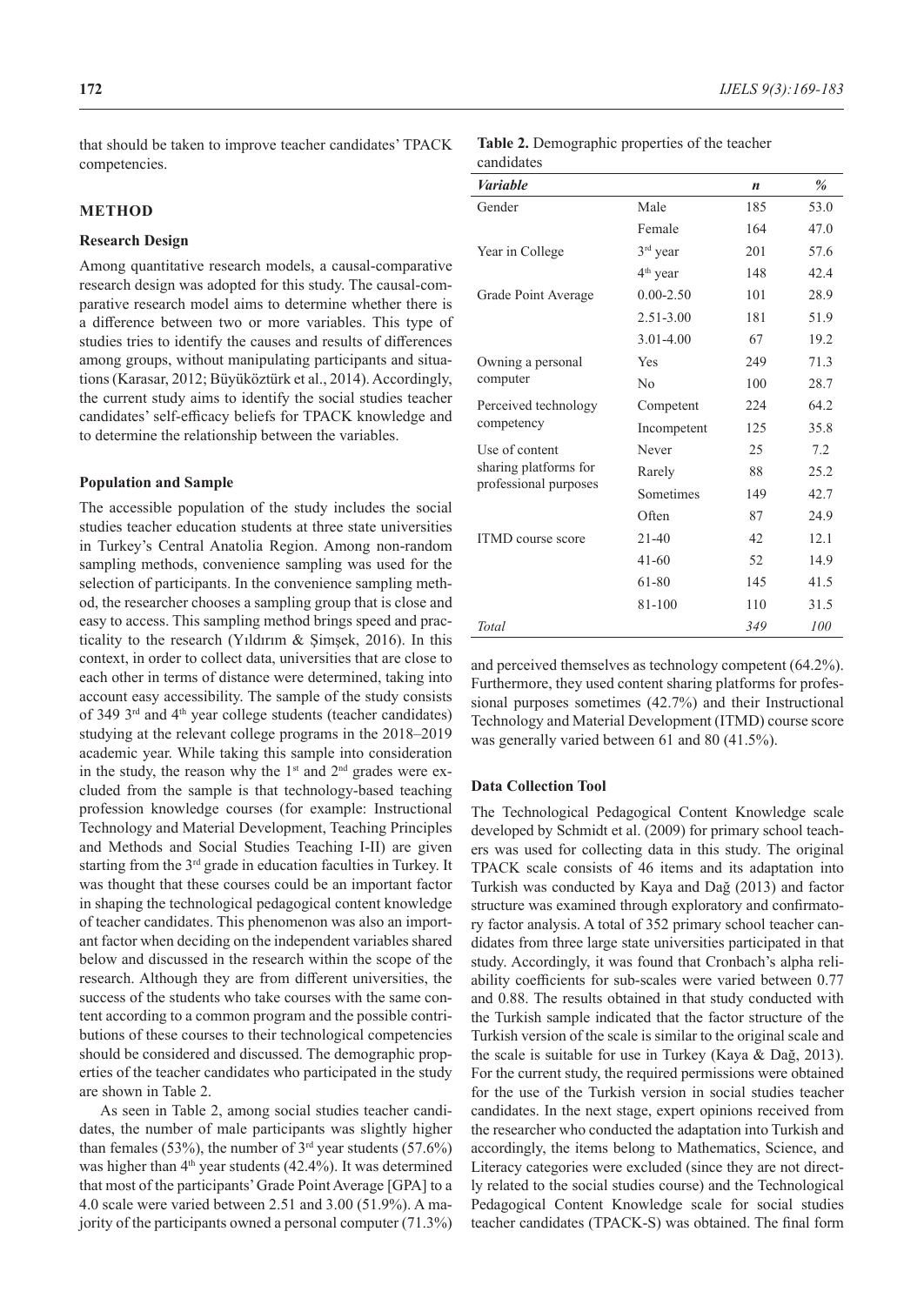of the survey was a 5-point Likert type scale with 30 items consists of 7 factors. The participants answered the items by marking a scale ranging from 1 to 5: (1) Strongly disagree: (2) Disagree; (3) Neither agree nor disagree; (4) Agree; (5) Strongly agree. Since the TPACK-S scale did not include negative items, no reverse-coded items were used. TPACK-S scale used in the present study consisted of technological knowledge (6 items), pedagogical knowledge (7 items), content knowledge (3 items), technological content knowledge (2 items), pedagogical content knowledge (2 items), technological pedagogical knowledge (6 items), and technological pedagogical content knowledge (4 items) sub-scales.

Since the number of items changed, the construct validity and consistency coefficients of the TPACK-S scale should be assessed again. Therefore, factor analysis was conducted on the items to assess the construct validity of the TPACK-S scale. As the Kaiser-Meyer-Olkin (KMO) value was 0.953 and the Bartlett test was significant ( $p$ <0.001), the data was decided as suitable for factor analysis (Büyüköztürk, 2003). The first factor analysis conducted by SPSS software revealed that the items of the scale grouped under 7 factors and these seven factors explained 65.885% of the total variance. Considering these results, it can be considered that the TPACK-S scale has sufficient construct validity. The Cronbach's alpha was calculated for the internal consistency of the scale. Cronbach's alpha value of the total scale was calculated as 0.953; and varied between 0.74 and 0.87 for all sub-scales. Based on these values, the reliability of the scale was considered high. In this process, the expert support was received from the researchers who adapted the scale into Turkish for the applicability of the scale to social studies teacher candidates before data collection.

#### **Analysis of Data**

T-test and One-way analysis of variance (ANOVA) were conducted between the components consisting of participants' technological pedagogical content knowledge and independent variables for normally distributed unrelated samples. To evaluate if the data were normally distributed, the Shapiro-Wilk normality test was used for sample sizes below 30 and kurtosis and skewness coefficients were calculated for samples above 30. The results of the normality tests showed that all normality assumptions were met. It was observed that the skewness and kurtosis coefficients ranged from -1,126 to +1.523 in the analyses that were adjusted separately considering all independent variables. "A kurtosis value between  $\pm 1.0$ is considered excellent for most psychometric purposes, but a value between  $\pm 2.0$  is in many cases also acceptable, depending on the particular application." (George & Mallery, 2014). This finding showed that parametric tests can be used for data analysis in the study. Levene's test was used to examine the equality of the variances, the precondition for One-way analysis of variance (ANOVA). Accordingly, Levene's test results were found to be at the P>.05 level in all independent variables applied ANOVA test. It were found that Levene's statistic results "0.71; p=.975" for GPA, "1.219; p=.302" for ITMD course score, "1.219; p=.302" for use of content sharing platforms for professional purposes. Scheffe's Post

Hoc test was used as the post-hoc test. Scheffe's procedure was developed to examine all possible linear combinations of group means. In general, this method was preferred since it is flexible and can keep  $\alpha$  error rate under control (conservative) when there are so many groups to compare and it does not take into account whether each group has the same number of observations (Scheffe, 1953).

### **FINDINGS**

### **Social Studies Teacher Candidates' Competencies Regarding Overall TPACK and its Sub-components**

At first, social studies teacher candidates' average scores on the competencies regarding overall TPACK and its sub-components. The obtained results are presented in Table 3.

As seen in Table 3, social studies teacher candidates' self-efficacy beliefs for overall TPACK (3.66) were above average. On the other hand, it can be argued that they had higher mean scores for the sub-components of Technological Knowledge (3.47), Pedagogical Knowledge (3.74), Content Knowledge (3.71), Technological Content Knowledge (3.73), Pedagogical Content Knowledge (3.67), Technological Pedagogical Knowledge (3.67), and Technological Pedagogical Content Knowledge (3.76).

### **Social Studies Teacher Candidates' TPACK Competencies According to Gender**

Independent samples t-test was used whether there is a significant difference between female and male teacher candidates' scores for overall TPACK and its sub-components. The results are shown in Table 4.

As seen in Table 4, no significant difference exists between female and male social studies teacher candidates' overall TPACK scores  $[t_{(347)} = .073; p > .05]$ . Based on these results, it can be argued that female and male social studies teacher candidates had similar levels of overall TPACK. The gender variable was examined for each TPACK sub-component separately. Accordingly, regarding teacher candidates' competencies for all tests were found to be statistically insignificant (*p*>.05). In other words, social studies teacher candidates' self-efficacy beliefs for overall TPACK and its sub-components did not differ with gender.

**Table 3.** Social studies teacher candidates' self-efficacy beliefs for overall TPACK and its sub-components

|                                     | $\boldsymbol{n}$ | M    | $S_{S}$ |
|-------------------------------------|------------------|------|---------|
| General Technological Pedagogical   | 349              | 3.66 | .56     |
| Content Knowledge                   |                  |      |         |
| Technological Knowledge             | 349              | 3.47 | .93     |
| Pedagogical Knowledge               | 349              | 3.74 | .79     |
| Content Knowledge                   | 349              | 3.71 | .93     |
| Technological Content Knowledge     | 349              | 3.73 | .86     |
| Pedagogical Content Knowledge       | 349              | 3.67 | .87     |
| Technological Pedagogical Knowledge | 349              | 3.67 | .77     |
| Technological Pedagogical Content   | 349              | 3.76 | .80     |
| Knowledge                           |                  |      |         |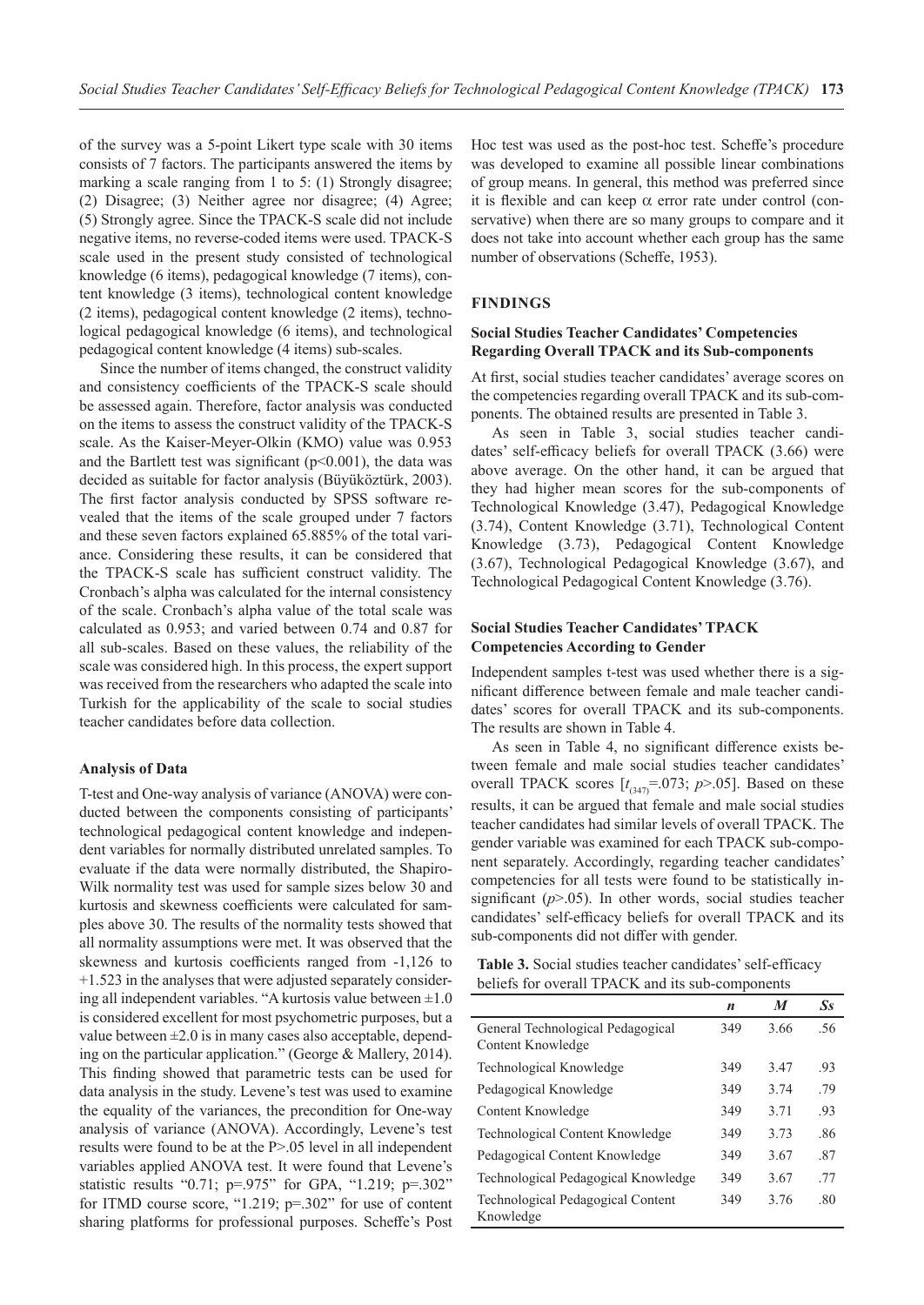|                                                      | <b>Gender</b> | $\boldsymbol{n}$ | $\boldsymbol{M}$ | $S_{S}$ | df  | $\boldsymbol{t}$ | $\boldsymbol{p}$ |
|------------------------------------------------------|---------------|------------------|------------------|---------|-----|------------------|------------------|
| General                                              | Male          | 185              | 3.67             | .72     | 347 | .073             | .942             |
| Technological<br>Pedagogical<br>Content<br>Knowledge | Female        | 164              | 3.66             | .56     |     |                  |                  |
| Technological                                        | Male          | 185              | 3.51             | .93     | 347 | 1.169            | .243             |
| Knowledge                                            | Female        | 164              | 3.40             | .77     |     |                  |                  |
| Pedagogical                                          | Male          | 185              | 3.72             | .79     | 347 | $-.548$          | .584             |
| Knowledge                                            | Female        | 164              | 3.76             | .66     |     |                  |                  |
| Content                                              | Male          | 185              | 3.69             | .93     | 347 | $-.513$          | .608             |
| Knowledge                                            | Female        | 164              | 3.74             | .68     |     |                  |                  |
| Technological                                        | Male          | 185              | 3.71             | .86     | 347 | $-.555$          | .579             |
| Content<br>Knowledge                                 | Female        | 164              | 3.75             | .73     |     |                  |                  |
| Pedagogical                                          | Male          | 185              | 3.64             | .87     | 347 | $-0.918$         | .359             |
| Content<br>Knowledge                                 | Female        | 164              | 3.72             | .73     |     |                  |                  |
| Technological                                        | Male          | 185              | 3.67             | .77     | 347 | $-.050$          | .961             |
| Pedagogical<br>Knowledge                             | Female        | 164              | 3.68             | .63     |     |                  |                  |
| Technological<br>Pedagogical<br>Content              | Male          | 185              | 3.78             | .80     | 347 | .339             | .735             |
| Knowledge                                            | Female        | 164              | 3.75             | .63     |     |                  |                  |

**Table 4.** Social studies teacher candidates' self-efficacy beliefs for overall TPACK and its sub-components according to gender

**Table 5.** Social studies teacher candidates' self-efficacy beliefs for overall TPACK and its sub-components according to the year in college

|                                      | Year in n M Ss df t                        |  |  | $\boldsymbol{p}$ |
|--------------------------------------|--------------------------------------------|--|--|------------------|
|                                      | College                                    |  |  |                  |
| General Technological                | $3rd$ year 201 3.66 .63 347 -.093 .927     |  |  |                  |
| Pedagogical Content<br>Knowledge     | 4 <sup>th</sup> year 148 3.67 .68          |  |  |                  |
| Technological                        | 3 <sup>rd</sup> year 201 3.51 .80 347 .983 |  |  | .326             |
| Knowledge                            | 4 <sup>th</sup> year 148 3.41 .93          |  |  |                  |
| Pedagogical                          | 3rd year 201 3.69 .73 347 -1.393 .165      |  |  |                  |
| Knowledge                            | 4 <sup>th</sup> year 148 3.80 .74          |  |  |                  |
| Content Knowledge                    | 3rd year 201 3.71 .76 347 -.202 .840       |  |  |                  |
|                                      | 4 <sup>th</sup> year 148 3.72 .88          |  |  |                  |
| Technological                        | 3rd year 201 3.76 .78 347 .774             |  |  | .439             |
| Content Knowledge                    | $4th$ year 148 3.69 .83                    |  |  |                  |
| Pedagogical Content                  | 3rd year 201 3.70 .77 347 .787             |  |  | .432             |
| Knowledge                            | $4th$ year 148 3.64 .85                    |  |  |                  |
| Technological                        | $3rd$ year 201 3.69 .70 347 .419           |  |  | .675             |
| Pedagogical<br>Knowledge             | $4th$ year 148 3.66 .71                    |  |  |                  |
| Technological<br>Pedagogical Content | 3rd year 201 3.74 .75 347 -.773 .440       |  |  |                  |
| Knowledge                            | 4 <sup>th</sup> year 148 3.80 .75          |  |  |                  |

to the variable 'personal computer ownership'. The results are given in Table 6.

Data presented in Table 6 showed that social studies teacher candidates' self-efficacy beliefs for overall TPACK did not significantly vary according to variable 'personal computer ownership'  $[t_{(347)} = 1.382; p > .05]$ . Based on these findings, it can be stated that social studies teacher candidates' who had a personal computer and those who did not have displayed similar levels of overall technological pedagogical content knowledge. The variable 'personal computer ownership' was analyzed separately for each TPACK sub-component. Accordingly, teacher candidates' self-efficacy beliefs for each TPACK sub-component for all tests were found to be statistically insignificant. On the other hand, the relationship between teacher candidates' self-efficacy beliefs for "Technological Knowledge (TK)" and personal computer ownership status was found to be statistically significant  $[t_{(347)} = 2.984; p<.05]$ .

## **Social Studies Teacher Candidates' TPACK Competencies According to Their Perceived Technology Competency**

To examine whether there is a significant difference between teacher candidates' overall TPACK and its sub-components scores according to their perceived technology competency, independent samples t-test was applied. The results are presented in Table 7.

According to the analysis results shown in Table 7, social studies teacher candidates' self-efficacy beliefs for overall TPACK did not significantly vary according to their

# **Social Studies Teacher Candidates' TPACK Competencies According to Year in College**

To examine whether there is a significant difference between teacher candidates' overall TPACK and its sub-components scores according to their year in college, independent samples t-test was used. The obtained results are listed in Table 5.

As seen in Table 5, social studies teacher candidates' self-efficacy beliefs for overall TPACK did not vary according to the year in college  $[t_{(347)} = -.093; p > .05]$ . While 3<sup>rd</sup> year social studies teacher education students' average overall TPACK score was (*M*=3.66), it was (*M*=3.67) for 4<sup>th</sup> year students. These findings indicate that 3<sup>rd</sup> year and 4th year social studies teacher education students' self-efficacy beliefs for TPACK were similar. Furthermore, the effect of year in college was examined for all TPACK sub-components. Accordingly, the analysis results showed that social studies teacher candidates' self-efficacy beliefs for overall TPACK and its sub-components did not differ with the year in college.

# **Social Studies Teacher Candidates' TPACK Competencies According to Personal Computer Ownership**

Independent samples t-test was employed to determine if significant differences exist among teacher candidates' scores for overall TPACK and its sub-components according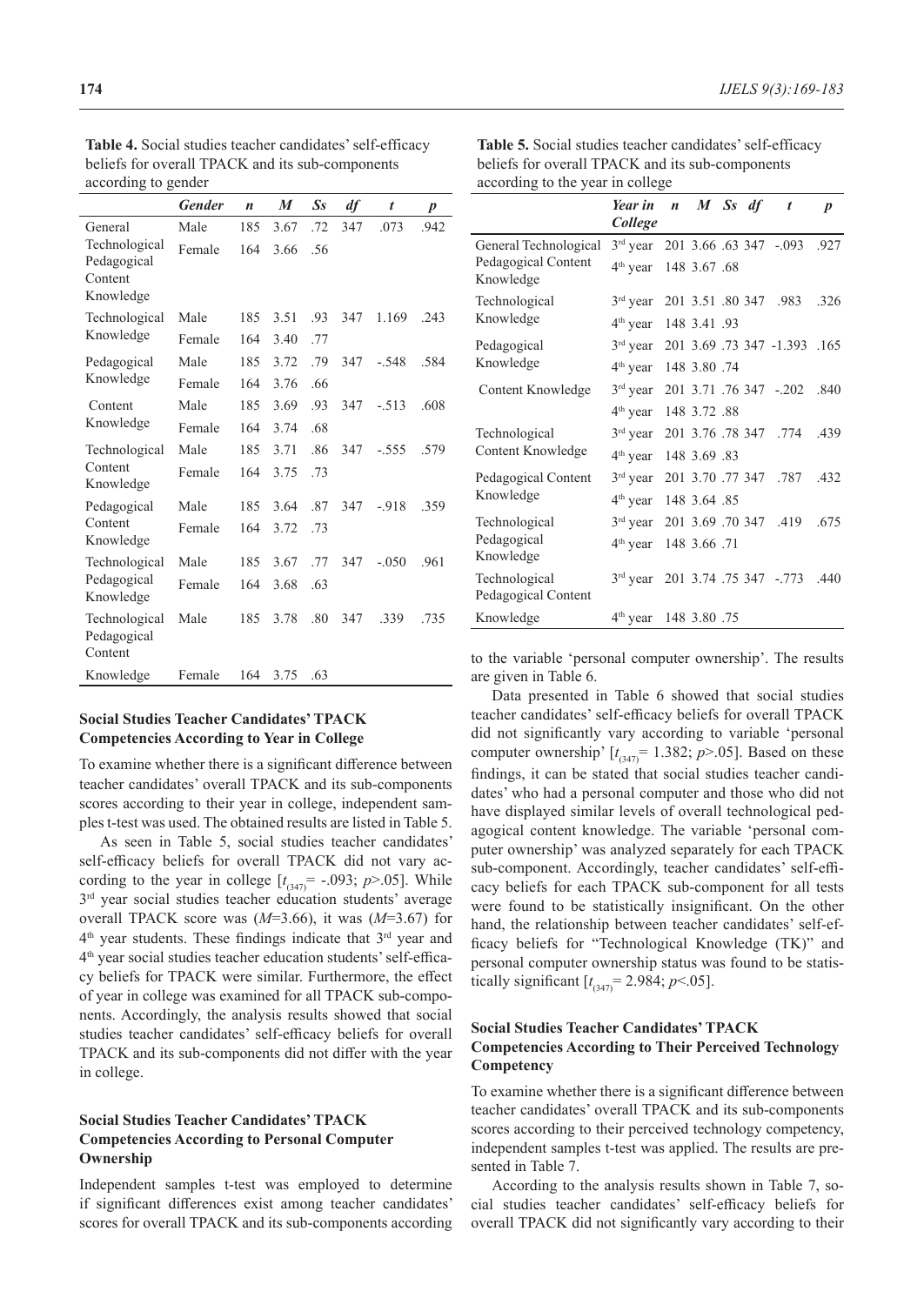| according to personal compater ownership |                  |                  |              |       |                             |                  |
|------------------------------------------|------------------|------------------|--------------|-------|-----------------------------|------------------|
|                                          | <b>Personal</b>  | $\boldsymbol{n}$ |              | Ss df | $\boldsymbol{t}$            | $\boldsymbol{p}$ |
|                                          | <b>Computer</b>  |                  |              |       |                             |                  |
|                                          | <b>Ownership</b> |                  |              |       |                             |                  |
| General                                  | Yes              |                  |              |       | 249 3.69 .68 347 1.382 .168 |                  |
| Technological                            | No               |                  | 100 3.59 .57 |       |                             |                  |
| Pedagogical<br>Content Knowledge         |                  |                  |              |       |                             |                  |
| Technological                            | Yes              |                  |              |       | 249 3.55 .89 347 2.984 .003 |                  |
| Knowledge                                | No               |                  | 100 3.25 .74 |       |                             |                  |
| Pedagogical                              | Yes              |                  |              |       | 249 3.73 .75 347 -.190 .849 |                  |
| Knowledge                                | No               |                  | 100 3.75 .69 |       |                             |                  |
| Content Knowledge                        | Yes              |                  |              |       | 249 3.74 .83 347 .571       | .568             |
|                                          | No               |                  | 100 3.67 .77 |       |                             |                  |
| Technological                            | Yes              |                  |              |       | 249 3.76 .83 347 1.302 .194 |                  |
| Content Knowledge                        | N <sub>0</sub>   |                  | 100 3.64 .71 |       |                             |                  |
| Pedagogical                              | Yes              |                  |              |       | 249 3.70 .84 347 .950 .343  |                  |
| Content Knowledge                        | N <sub>0</sub>   |                  | 100 3.61 .73 |       |                             |                  |
| Technological                            | Yes              |                  |              |       | 249 3.71 .71 347 1.385 .167 |                  |
| Pedagogical<br>Knowledge                 | No               |                  | 100 3.59 .69 |       |                             |                  |
| Technological<br>Pedagogical Content     | Yes              |                  |              |       | 249 3.78 .78 347 .718       | .473             |
| Knowledge                                | No               |                  | 100 3.72 .65 |       |                             |                  |

**Table 6.** Social studies teacher candidates' self-efficacy beliefs for overall TPACK and its sub-components according to personal computer ownership

perceived technology competency  $[t<sub>(347)</sub>] = 4.890; p=0.00]$ . This finding points out that social studies teacher candidates' perceived technology competency is a significant variable to explain their levels of technological pedagogical content knowledge. The variable 'perceived technology competency' was examined separately for other TPACK sub-components. Accordingly, teacher candidates' self-efficacy beliefs for Technological Knowledge, Content Knowledge, Technological Content Knowledge, Pedagogical Content Knowledge, Technological Pedagogical Knowledge, and Technological Pedagogical Content Knowledge were found to be statistically significant according to perceived technology competency  $(p<.05)$ . On the other hand, no statistically significant difference was found among Pedagogical Knowledge (PB) scores  $[t_{(347)} = 1.557; p > .05]$ . Based on these results, it can be argued that participants' perceived technology competency is an important predictor of social studies teacher candidates' self-efficacy beliefs for TPACK competency.

### **Social Studies Teacher Candidates' TPACK Competencies According to Grade Point Average**

To examine whether there is a significant difference among teacher candidates' scores of overall TPACK and its sub-components according to their grade point average (GPA) scores, one-way analysis of variance (ANOVA) was performed. The obtained results are presented in Table 8.

|                                         | <b>Perceived</b><br><b>Technology</b> | $\boldsymbol{n}$ | $\boldsymbol{M}$ | $S_{S}$ | df | t                  | $\boldsymbol{p}$ |
|-----------------------------------------|---------------------------------------|------------------|------------------|---------|----|--------------------|------------------|
|                                         | Competency                            |                  |                  |         |    |                    |                  |
| General                                 | Competent                             | 249              | 3.78             |         |    | .67 347 4.890      | .000.            |
| Technological<br>Pedagogical<br>Content | Incompetent                           | 100              | 3.44             | .58     |    |                    |                  |
| Knowledge                               |                                       |                  |                  |         |    |                    |                  |
| Technological                           | Competent                             | 249              | 3.71             |         |    | .87 347 7.567      | .000             |
| Knowledge                               | Incompetent                           | 100              | 3.03             | .65     |    |                    |                  |
| Pedagogical                             | Competent                             | 249              | 3.79             |         |    | .83 347 1.557      | .120             |
| Knowledge                               | Incompetent                           | 100              | 3.57             | .76     |    |                    |                  |
| Content                                 | Competent                             | 249              | 3.79             |         |    | .71 347 2.459 .014 |                  |
| Knowledge                               | Incompetent                           | 100              | 3.66             | .76     |    |                    |                  |
| Technological                           | Competent                             | 249              | 3.88             |         |    | .77 347 5.057      | .000             |
| Content<br>Knowledge                    | Incompetent                           | 100              | 3.45             | .74     |    |                    |                  |
| Pedagogical                             | Competent                             | 249              | 3.80             |         |    | .82 347 3.856 .000 |                  |
| Content<br>Knowledge                    | Incompetent                           | 100              | 3.46             | .74     |    |                    |                  |
| Technological                           | Competent                             | 249              | 3.79             |         |    | .69 347 4.178 .000 |                  |
| Pedagogical<br>Knowledge                | Incompetent                           | 100              | 3.47             | .68     |    |                    |                  |
| Technological<br>Pedagogical<br>Content | Competent                             | 249              |                  |         |    | 3.89 .72 347 4.423 | .000.            |
| Knowledge                               | Incompetent                           | 100              | 3.53 .75         |         |    |                    |                  |

**Table 7.** Social studies teacher candidates' self-efficacy beliefs for overall TPACK and its sub-components according to perceived technology competency

As seen in Table 8, teacher candidates' mean scores of overall TPACK according to GPA varied between (*M*=3.67) and (*M*=3.64). It was found that teacher candidates with lower GPA scores had relatively lower scores of overall TPACK compared to those with higher GPA scores. Statistical analysis showed that no significant difference exists between teacher candidates' GPA scores and their self-efficacy beliefs about TPACK and its sub-components (*p*>.05). Based on these findings, it can be argued that teacher candidates' self-efficacy beliefs for TPACK and its sub-components did not differ significantly according to their GPA scores.

### **Social Studies Teacher Candidates' TPACK Competencies According to the Use of Content Sharing Platforms**

One-way analysis of variance (ANOVA) was used to examine whether there is a significant difference between teacher candidates' overall TPACK and its sub-components scores and the use of content sharing platforms for professional purposes. The obtained results are shown in Table 9.

As seen in Table 9, social studies teacher candidates' mean scores of self-efficacy beliefs for overall TPACK were varied between (*M*=3.40) and (*M*=3.86) according to the use of content sharing platforms. While the lowest mean score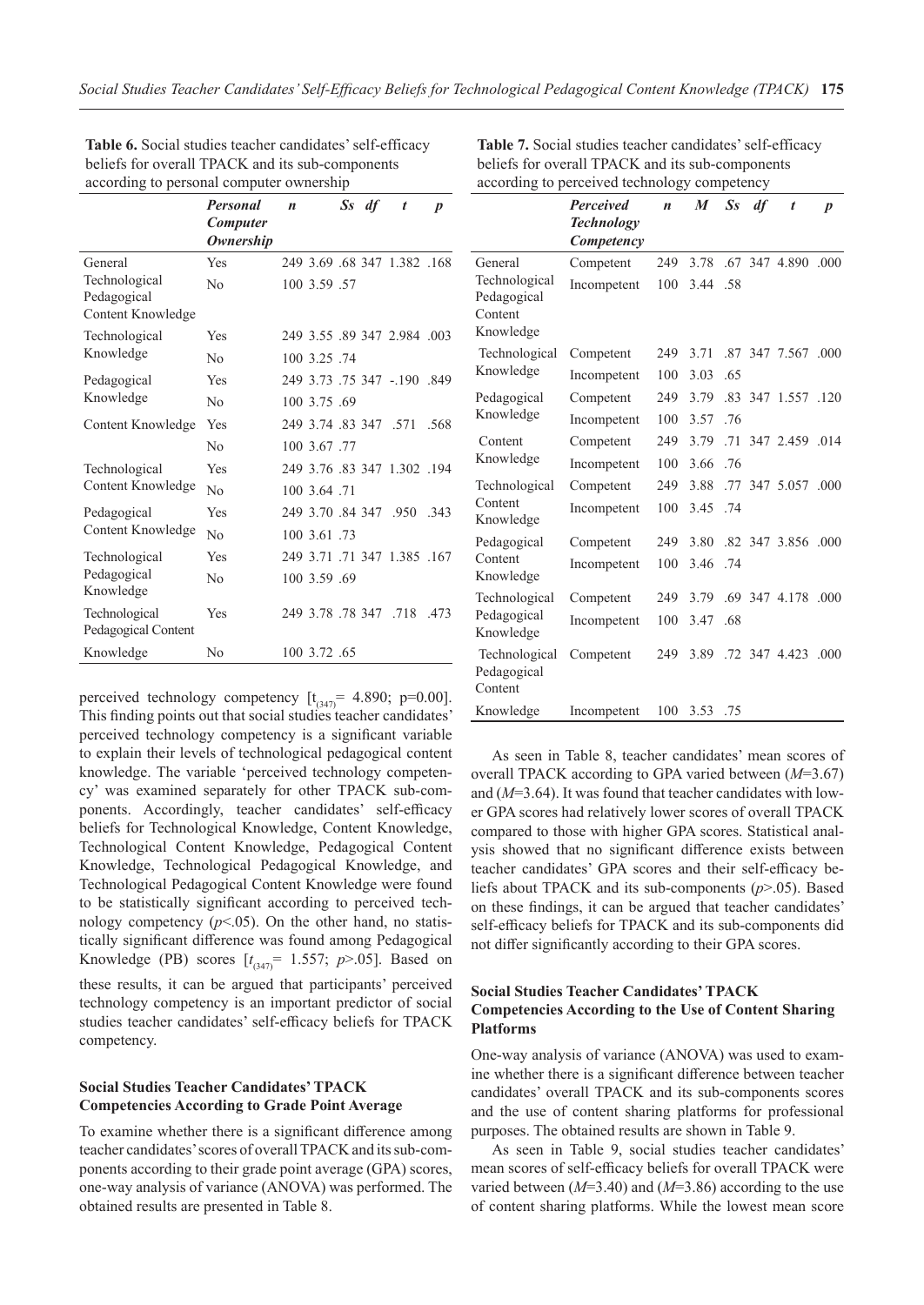**Table 8.** Social Studies Teacher Candidates' Self-Efficacy Beliefs for Overall TPACK and Its Sub-Components According to Their GPA Scores

|                                     | <b>GPA</b>                       | $\boldsymbol{n}$ | M       | $S_{S}$ | F | $\boldsymbol{p}$ | <b>Difference</b> |
|-------------------------------------|----------------------------------|------------------|---------|---------|---|------------------|-------------------|
| General                             | 0.00-2.50 101 3.64 67 079 924    |                  |         |         |   |                  |                   |
| Technological                       | 2.51-3.00 181 3.67 .65           |                  |         |         |   |                  |                   |
| Pedagogical<br>Content<br>Knowledge | 3.01-4.00 67 3.66 63             |                  |         |         |   |                  |                   |
| Technological                       | 0.00-2.50 101 3.48 .93 .071 .931 |                  |         |         |   |                  |                   |
| Knowledge                           | 2.51-3.00 181 3.47 .83           |                  |         |         |   |                  |                   |
|                                     | 3.01-4.00 67 3.43 .83            |                  |         |         |   |                  |                   |
| Pedagogical                         | 0.00-2.50 101 3.69 .74 .405 .668 |                  |         |         |   |                  |                   |
| Knowledge                           | 2.51-3.00 181 3.77 .74           |                  |         |         |   |                  |                   |
|                                     | 3.01-4.00 67 3.73 .72            |                  |         |         |   |                  |                   |
| Content                             | 0.00-2.50 101 3.68 79 244 784    |                  |         |         |   |                  |                   |
| Knowledge                           | 2.51-3.00 181 3.71 .83           |                  |         |         |   |                  |                   |
|                                     | 3.01-4.00 67 3.77 .79            |                  |         |         |   |                  |                   |
| Technological                       | 0.00-2.50 101 3.72 .82 .203 .817 |                  |         |         |   |                  |                   |
| Content                             | 2.51-3.00 181 3.71 .79           |                  |         |         |   |                  |                   |
| Knowledge                           | 3.01-4.00 67 3.78 80             |                  |         |         |   |                  |                   |
| Pedagogical                         | 0.00-2.50 101 3.66 .81 .057 .944 |                  |         |         |   |                  |                   |
| Content                             | 2.51-3.00 181 3.67 .81           |                  |         |         |   |                  |                   |
| Knowledge                           | 3.01-4.00 67 3.70 82             |                  |         |         |   |                  |                   |
| Technological                       | 0.00-2.50 101 3.68 .74 .117 .889 |                  |         |         |   |                  |                   |
| Pedagogical                         | 2.51-3.00 181 3.69 .70           |                  |         |         |   |                  |                   |
| Knowledge                           | 3.01-4.00 67 3.64 69             |                  |         |         |   |                  |                   |
| Technological                       | 0.00-2.50 101 3.72 .76 .320 .726 |                  |         |         |   |                  |                   |
| Pedagogical<br>Content              | 2.51-3.00 181 3.77 .76           |                  |         |         |   |                  |                   |
| Knowledge                           | $3.01 - 4.00$ 67                 |                  | 3.81.71 |         |   |                  |                   |

belongs to the teacher candidates' who never used content sharing platforms for professional purposes, the highest mean score was displayed by those who often use content sharing platforms for professional purposes. This difference was found to be statistically significant  $[F_{(3-345)}= 5.785;$ *p*<.05]. Furthermore, it was found that teacher candidates' mean scores of all TPACK sub-components except 'Content Knowledge' statistically differ according to the use of content sharing platforms for professional purposes (*p*<.05).

### **Social Studies Teacher Candidates' TPACK Competencies According to ITMD Course Scores**

To examine whether there is a significant difference among teacher candidates' scores of overall TPACK and its sub-components according to their Instructional Technology and Material Development ITMD course scores, one-way analysis of variance (ANOVA) was applied. The results are listed in Table 10.

As seen in Table 10, social studies teacher candidates' mean scores of self-efficacy beliefs for overall TPACK were varied between (*M*=3.55) and (*M*=3.70) according to their scores in the ITMD course they took in the 3<sup>rd</sup> year, semester. It was determined that teacher candidates with lower course scores displayed lower self-efficacy beliefs for overall TPACK compared to those who had higher course scores. In other words, as teacher candidates' ITMD course scores increase their overall TPACK scores increase. Moreover, similar results were obtained for all sub-components. However, statistical analysis showed that these differences were not significant  $(p>0.05)$ . Therefore, it can be argued that social studies teacher candidates' self-efficacy beliefs for overall TPACK and its sub-components did not significantly differ by their ITMD course scores.

### **DISCUSSION AND CONCLUSION**

Research findings revealed that social studies teacher candidates' self-efficacy beliefs for overall TPACK is generally at a sufficient level (3.66). Regarding the sub-dimensions of the TPACK-S scale, it was determined that the teacher candidates displayed generally sufficient levels self-efficacy beliefs for sub-dimensions of TK (3.46), PK (3.74), CK (3.71), PCK (3.67), TCK (3.73), TPK (3.67), and TPACK (3.76). When the mean scores of the TPACK sub-components are examined; while teacher candidates' lowest mean score was obtained in technological knowledge (3.46) sub-dimension, they displayed the highest scores in pedagogical knowledge (3.74) and content knowledge (3.71) sub-components. Compared with the results reported in previous studies, our findings were consistent with many studies (Lee & Tsai, 2010; Dereli, 2017; Ünlü et al., 2017; Çifçi & Dikmenli, 2018; Kaya & Yazıcı, 2019; Aydoğmuş & Karadağ, 2020). For example, Ünlü et al. (2017) found that social studies teacher candidates had sufficient levels of TPACK competencies (3.88). Furthermore, the results obtained in a study by Kaya and Yazıcı (2019) revealed that social studies teachers exhibited relatively high mean scores for techno-pedagogical education (3.74). On the other hand, similar to our findings, Ünlü et al. (2017) also found that teacher candidates' technological knowledge competencies was the lowest (3.14) compared to other knowledge categories and the authors stated that the reason for this deficiency could be explained by the statement of the teacher candidates, "we cannot follow technology sufficiently and we use technology only as much as we need". While TPACK self-efficacy beliefs of teacher candidates were found to be high in almost most of the studies conducted in Turkey, it is quite significant that the TK self-efficacy beliefs, which point to the perception of technology competence in the sub-components of the scale, were relatively low. The emergence of such a result in our study can be explained by the fact that teacher candidates' belief in technology efficacy and their level of using technology for educational purposes may be relatively low despite their positive perspectives on technology (Sahin et al., 2009; Aksoğan. & Bulut Özek, 2020). In other words, potentially, to an increase in technology use in the classroom as well as an increased likelihood that this technology use will be based on knowledge of pedagogy and content (Abbitt, 2011).

Moreover, social studies teacher candidates' self-efficacy beliefs regarding TPACK were also examined according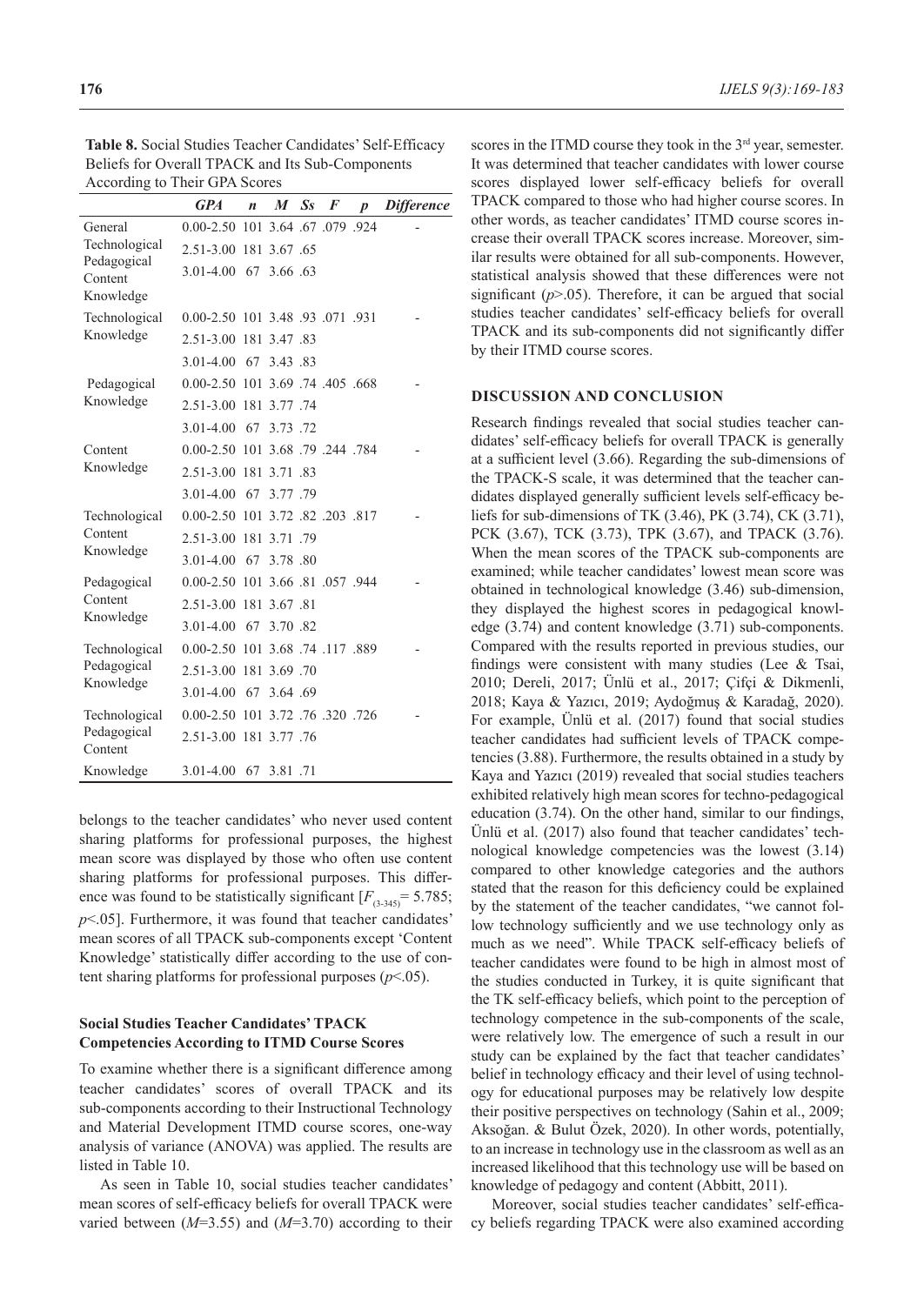|                           | <b>Using Content Sharing Platforms</b><br>for Professional Purposes | $\boldsymbol{n}$ | $\pmb{M}$ | $S_{S}$ | $\pmb{F}$ | $\boldsymbol{p}$ | <b>Difference</b>  |
|---------------------------|---------------------------------------------------------------------|------------------|-----------|---------|-----------|------------------|--------------------|
| General Technological     | Never                                                               | 25               | 3.40      | .76     | 5.785     | .001             | $1 - 4$            |
| Pedagogical Content       | Rarely                                                              | 88               | 3.51      | .66     |           |                  | $2 - 4$            |
| Knowledge                 | Sometimes                                                           | 149              | 3.68      | .61     |           |                  |                    |
|                           | Often                                                               | 87               | 3.86      | .63     |           |                  |                    |
| Technological Knowledge   | Never                                                               | 25               | 3.13      | .91     | 7.674     | .000             | $1 - 4$            |
|                           | Rarely                                                              | 88               | 3.23      | .82     |           |                  | $2 - 4$            |
|                           | Sometimes                                                           | 149              | 3.48      | .82     |           |                  |                    |
|                           | Often                                                               | 87               | 3.77      | .86     |           |                  |                    |
| Pedagogical Knowledge     | Never                                                               | 25               | 3.46      | .88     | 2.986     | .031             | $1 - 4$            |
|                           | Rarely                                                              | 88               | 3.62      | .74     |           |                  |                    |
|                           | Sometimes                                                           | 149              | 3.79      | .69     |           |                  |                    |
|                           | Often                                                               | 87               | 3.86      | .72     |           |                  |                    |
| Content Knowledge         | Never                                                               | 25               | 3.41      | 1.06    | 1.444     | .230             |                    |
|                           | Rarely                                                              | 88               | 3.68      | .75     |           |                  |                    |
|                           | Sometimes                                                           | 149              | 3.76      | .75     |           |                  |                    |
|                           | Often                                                               | 87               | 3.73      | $.88\,$ |           |                  |                    |
| Technological Content     | Never                                                               | 25               | 3.52      | .88     | 4.171     | .006             | $1 - 4$            |
| Knowledge                 | Rarely                                                              | 88               | 3.57      | .86     |           |                  | $2 - 4$            |
|                           | Sometimes                                                           | 149              | 3.72      | .77     |           |                  |                    |
|                           | Often                                                               | 87               | 3.95      | .72     |           |                  |                    |
| Pedagogical Content       | Never                                                               | 25               | 3.36      | .87     | 8.118     | .000             | $1 - 3$            |
| Knowledge                 | Rarely                                                              | 88               | 3.42      | .83     |           |                  | $1-4$              |
|                           | Sometimes                                                           | 149              | 3.72      | .76     |           |                  | $2 - 3$<br>$2 - 4$ |
|                           | Often                                                               | 87               | 3.95      | .75     |           |                  |                    |
| Technological Pedagogical | Never                                                               | 25               | 3.40      | .86     | 5.646     | .001             | $1 - 4$            |
| Knowledge                 | Rarely                                                              | 88               | 3.53      | .74     |           |                  | $2 - 4$            |
|                           | Sometimes                                                           | 149              | 3.67      | .67     |           |                  |                    |
|                           | Often                                                               | 87               | 3.90      | .61     |           |                  |                    |
| Technological Pedagogical | Never                                                               | 25               | 3.73      | .84     | 3.829     | .010             | $1 - 4$            |
| Content Knowledge         | Rarely                                                              | 88               | 3.65      | .76     |           |                  | $2 - 4$            |
|                           | Sometimes                                                           | 149              | 3.70      | .75     |           |                  |                    |
|                           | Often                                                               | 87               | 3.99      | .67     |           |                  |                    |

**Table 9.** Social studies teacher candidates' self-efficacy beliefs for overall TPACK and Its sub-components according to the use of content sharing platforms

to multiple variables. The obtained results pointed out that gender differences were not significant in social studies teacher candidates' self-efficacy beliefs for TPACK. Similar results were also obtained for the sub-components of TPACK and accordingly, it was determined that social studies teacher candidates' competencies regarding TPACK and its sub-components did not differ by gender. Similar findings were reported in previous studies (Koh et al., 2010; Yağcı, 2015; Kaya et al., 2011; Tokmak et al., 2013; Aydoğmuş & Karadağ, 2020). Furthermore, Kaya et al. (2011) found that teacher candidates' self-efficacy beliefs for Web-TPACK did not significantly differ by gender. Additionally, the study conducted by Tokmak et al. (2013) indicated that there were no significant gender differences in TPACK. However, some studies reported opposite results. For instance, Yağcı

(2015) and Karadeniz and Vatanartıran (2015) reported gender-related differences in favor of male participants regarding pedagogical knowledge. Similarly, Chai et al. (2010) conducted a study in Singapore with 1185 teacher candidates and they determined gender differences in perceptions of TPACK in favor of female students. This results should be considered usual. Today, both male and female teacher candidates are able to easily access technological tools. Therefore, no difference is expected in terms of gender when teacher/teacher candidates are integrating technological tools into their lessons and using them. In addition, this finding related to gender can be explained by the inclusion of teacher candidates into the same training in the education faculties in terms of General Qualifications for Teaching Profession. Otherwise, some differences may occur due to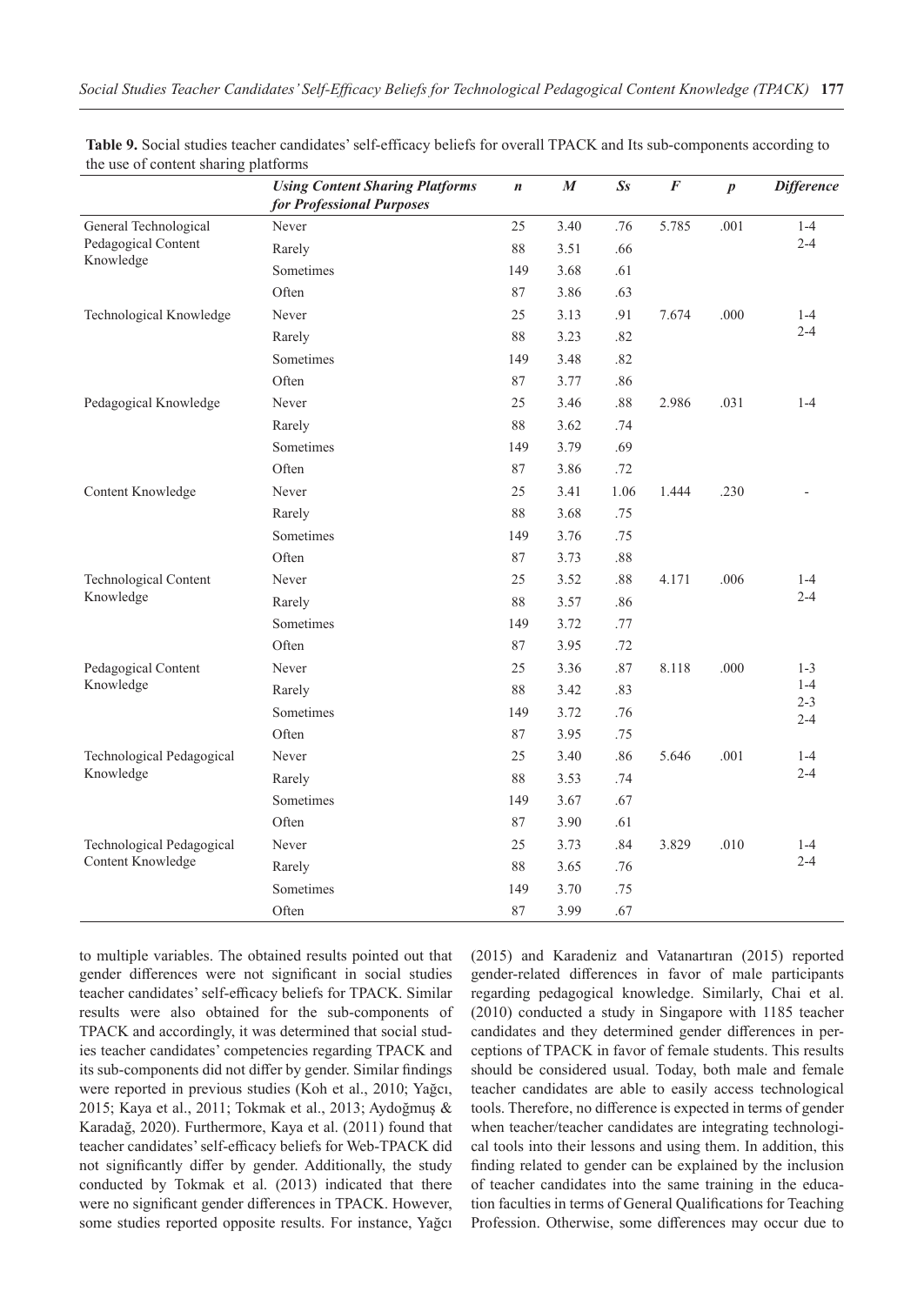**Table 10.** Social studies teacher candidates' self-efficacy beliefs for overall TPACK and its sub-components according to ITMD course scores

| LLIVID COULSE SECTES            | <b>ITMD</b>  | $\boldsymbol{n}$ | $\pmb{M}$ | $S_{S}$ | $\boldsymbol{F}$ | $\boldsymbol{p}$ | <b>Difference</b> |
|---------------------------------|--------------|------------------|-----------|---------|------------------|------------------|-------------------|
|                                 | course score |                  |           |         |                  |                  |                   |
| General Technological           | $21 - 40$    | 42               | 3.55      | .67     | .731             | .534             |                   |
| Pedagogical Content Knowledge   | $41 - 60$    | 52               | 3.60      | .60     |                  |                  |                   |
|                                 | 61-80        | 145              | 3.68      | .62     |                  |                  |                   |
|                                 | 81-100       | 110              | 3.70      | $.70\,$ |                  |                  |                   |
| Technological Knowledge         | $21 - 40$    | 42               | 3.35      | .84     | 1.103            | .348             |                   |
|                                 | $41 - 60$    | 52               | 3.32      | $.71\,$ |                  |                  |                   |
|                                 | 61-80        | 145              | 3.53      | $.87\,$ |                  |                  |                   |
|                                 | 81-100       | 110              | 3.49      | .92     |                  |                  |                   |
| Pedagogical Knowledge           | $21 - 40$    | 42               | 3.68      | .79     | .300             | .825             |                   |
|                                 | $41 - 60$    | 52               | 3.70      | .66     |                  |                  |                   |
|                                 | 61-80        | 145              | 3.73      | .71     |                  |                  |                   |
|                                 | 81-100       | 110              | 3.79      | .77     |                  |                  |                   |
| Content Knowledge               | $21 - 40$    | 42               | 3.67      | .76     | .119             | .949             |                   |
|                                 | $41 - 60$    | 52               | 3.74      | $.78\,$ |                  |                  |                   |
|                                 | 61-80        | 145              | 3.70      | .85     |                  |                  |                   |
|                                 | 81-100       | 110              | 3.74      | $.80\,$ |                  |                  |                   |
| Technological Content Knowledge | $21 - 40$    | 42               | 3.62      | .72     | .691             | .558             |                   |
|                                 | $41 - 60$    | 52               | 3.63      | .89     |                  |                  |                   |
|                                 | 61-80        | 145              | 3.76      | .76     |                  |                  |                   |
|                                 | 81-100       | 110              | 3.79      | .83     |                  |                  |                   |
| Pedagogical Content Knowledge   | $21 - 40$    | 42               | 3.43      | .85     | 2.237            | .084             |                   |
|                                 | $41 - 60$    | 52               | 3.56      | $.81\,$ |                  |                  |                   |
|                                 | 61-80        | 145              | 3.74      | .72     |                  |                  |                   |
|                                 | 81-100       | 110              | 3.73      | .88     |                  |                  |                   |
| Technological Pedagogical       | $21 - 40$    | 42               | 3.53      | .75     | .821             | .483             |                   |
| Knowledge                       | $41 - 60$    | 52               | 3.64      | .72     |                  |                  |                   |
|                                 | 61-80        | 145              | 3.70      | .67     |                  |                  |                   |
|                                 | 81-100       | 110              | 3.72      | .72     |                  |                  |                   |
| Technological Pedagogical       | $21 - 40$    | 42               | 3.66      | $.77\,$ | .461             | .710             |                   |
| Content Knowledge               | $41 - 60$    | 52               | 3.72      | .72     |                  |                  |                   |
|                                 | 61-80        | 145              | 3.77      | .71     |                  |                  |                   |
|                                 | 81-100       | 110              | 3.81      | $.80\,$ |                  |                  |                   |

micro and macro factors such as the quality of the education received and the quality of technology integration that may vary from country to country.

According to the analysis results on the impact of year in college, we found that students' technological pedagogical content knowledge competencies did not significantly differ by year in college. Similar results were obtained for TPACK sub-components and therefore, it can be argued that social studies teacher candidates' competencies of TPACK and its sub-dimensions did not vary by year in college. Although there have been many studies on TPACK, only a limited number of studies have examined the impact of year in college. Nevertheless, the obtained results in previous studies by Koh and Chai (2011), Öztürk (2013), Tokmak et al. (2013) and Aytaş (2020) were consistent with our findings regarding the impact of the variable 'year in college'. Aytaş (2020) highlighted that teacher candidates' year in college was not effective on their information and communication technology skills and explained this finding with the fact that the pre-service teachers have similar technology experiences since they are at rather similar ages. In the literature, it is pointed out that there is a weak relationship between TPACK and age (Lee & Tsai, 2010; Cheng, 2017). The fact that the  $3<sup>rd</sup>$  and  $4<sup>th</sup>$  grade teacher candidates are close to each other in age could also explain why their TPACK self-efficacy beliefs did not differ by teaching level. Also, as pointed out in some sources in the literature (Lin et al., 2013; (Hsu et al., 2017), the relationship between age and TPACK levels may be more evident for in-service teachers; while years of teaching experience may be a variable that should also be considered.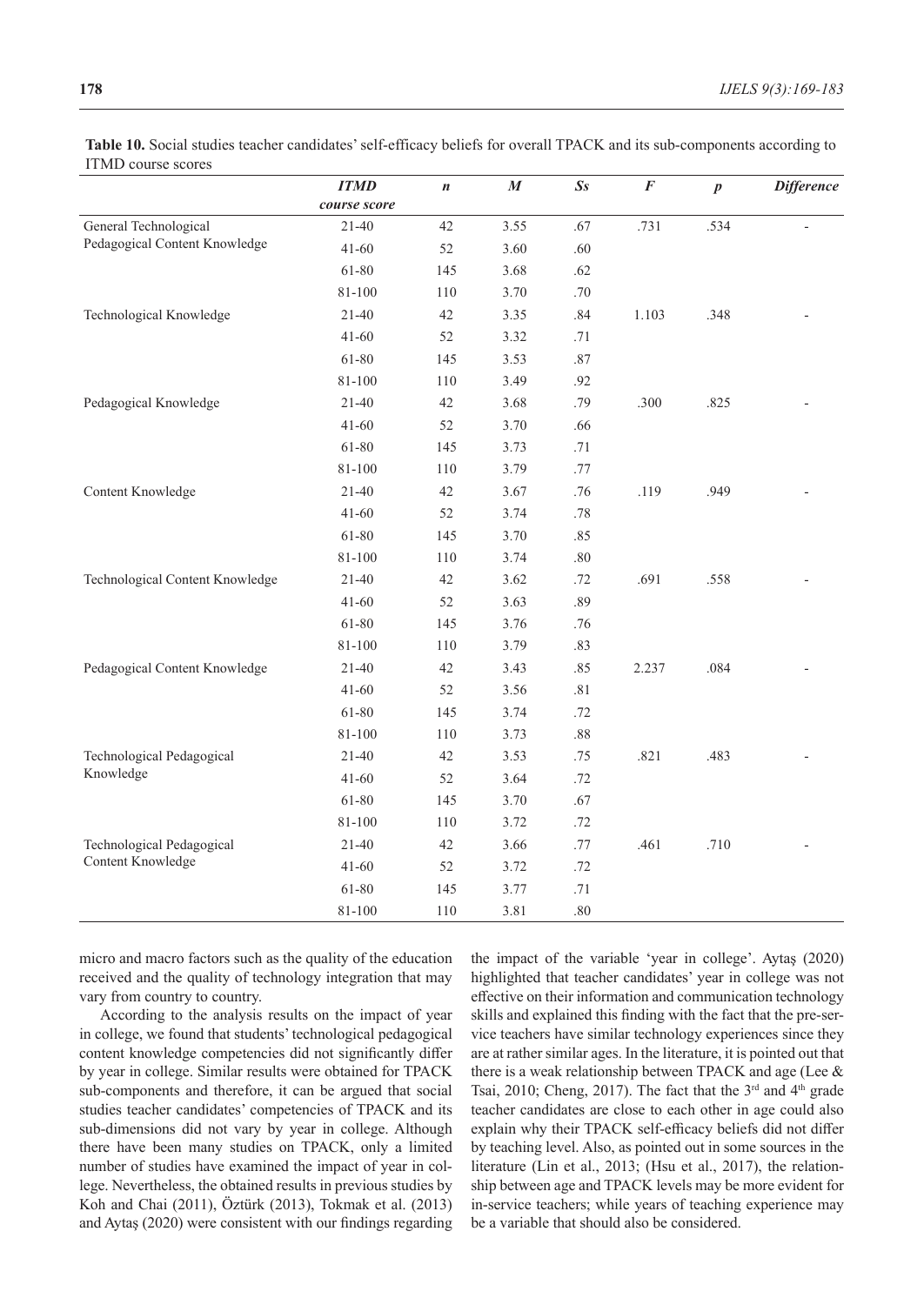The analysis results showed that social studies teacher candidates' overall TPACK levels did not significantly vary by personal computer ownership. A literature survey revealed that some studies have examined the relationship between personal computer ownership and self-efficacy levels regarding TPACK. Our results were consistent with the obtained findings in those studies (Şad & Nalçacı, 2015; Aydoğmuş & Karadağ, 2020). Aydoğmuş and Karadağ (2020) emphasized that teacher candidates mostly own a personal computer today and naturally, they had high levels of information and communication technology skills. So, experience level may not have significantly affected their information and communication technology skills. On the other hand, the current study showed that a statistically significant relationship exists between teacher candidates' levels of "Technological Knowledge (TK)" and personal computer ownership. The mean self-efficacy score of teacher candidates' who had a personal computer regarding technological knowledge was (3.55) higher than those who did not have a personal computer (3.25). This finding was partly consistent with the results found by Çifçi and Dikmenli (2018). It was noteworthy that statistically significant differences were found for TPACK and other sub-components except pedagogical knowledge in favor of participants who had a personal computer. In fact, this result of the research can also be explained by the fact that all teacher candidates can do most of the tasks that require computers with their smart phones. Because, "smartphones today have features that are comparable to an average computer, and this handheld mobile device can engage students in far more dynamic ways than a laptop or tablet computer" (Hingorani et al., 2012). Therefore, it can be said that teacher candidates who do not have a personal computer have filled this gap with their personal smartphones.

Perceived technology competency was also examined as a variable in the present paper. Accordingly, the obtained results showed that social studies teacher candidates' self-efficacy beliefs for overall TPACK significantly differ by perceived technology competency. Mean self-efficacy belief score of teacher candidates who perceived themselves as technology incompetent regarding overall TPACK (3.78) was higher than those who perceived themselves as technology competent (3.44). This finding indicated that perceived technology competency is an important predictor of social studies teacher candidates' self-efficacy beliefs for TPACK. Furthermore, all TPACK sub-components were examined and accordingly, it was found that teacher candidates' self-efficacy beliefs for all TPACK sub-components except pedagogical knowledge significantly differ by perceived technology competency. Similarly, the studies conducted by Öztürk (2013) and Karalar and Aslan-Altan (2016) with primary teacher candidates indicated that self-efficacy levels of the participants regarding TPACK and its sub-components significantly differ by perceived technology competency in favor of teacher candidates who feel themselves competent in technology. These results also point to the importance of teachers' having digital literacy. In our age, which is described as the age of technology, one of the important responsibilities of social studies teachers is to contribute to the growth of digitally literate individuals. However, the prerequisite for teachers to raise digital literate individuals is that they can combine their digital literacy with pedagogical content knowledge and use them effectively and efficiently in their classroom practices (Angeli & Valanides, 2009; Koehler & Mishra, 2008; Mishra & Koehler, 2006; Niess, 2008).

The results of the analysis examining the impact of teacher candidates' GPA on the mean scores obtained from the overall TPACK-S scale and its sub- components showed that no statistically significant difference exists among participants' scores by their GPA. Considering the fact that a majority of the courses determining students' academic success (GPA) are content knowledge and pedagogical knowledge related courses, such a result can be expected. In fact, self-efficacy is significantly associated with student achievement. Erdogan and Sahin (2010) indicated that the TPACK is a significant predictor of student achievement. As the TPACK requires confidence in combining different knowledge components successfully, it is related to self-efficacy beliefs (Sahin et al., 2009). Mutlu (2016) highlighted a similar finding and argued that teacher candidates' self-efficacy beliefs for TPACK are expected to be affected by their GPA therefore, selective courses increasing technological knowledge of students should be offered more in the curriculum.

Moreover, social studies teacher candidates' self-efficacy beliefs for overall TPACK were also examined according to the variable 'using content sharing platforms for professional purposes'. Teacher candidates' mean scores varied between (*M*=3.40) and (*M*=3.86) according to the variable using content sharing platforms for professional purposes (i.e. Facebook and content sharing sites) in favor of those who have more intention to use content sharing platforms. According to the analysis results, these differences were found to be statistically significant for overall TPACK and its sub-dimensions except content knowledge (CK) sub-dimension. These findings indicated that there is a significant relationship between teacher candidates' self-efficacy beliefs for overall TPACK and its sub-components and their tendency to use content sharing platforms for professional purposes. This can be considered a mutually reinforcing relation. It can be argued that as teacher candidates use content sharing platforms for professional purposes, their TPACK competencies increase and accordingly, the increase in these competencies increases their intention to use such content sharing platforms. To the best of our knowledge, there have been no studies that directly examine the relationship between teachers' or teacher candidates' self-efficacy beliefs for TPACK and their use of content sharing platforms for professional purposes. On the other hand, Tatlı et al. (2016) found that teacher candidates' competencies regarding Web 2.0 tools have significant impact on their self-confidence in TPACK. Furthermore, Kabakçı-Yurdakul (2011) determined a significant relationship between teacher candidates' use of information and communication technologies and their TPACK levels.

Another finding obtained in the current study is that no significant difference exists between social studies teacher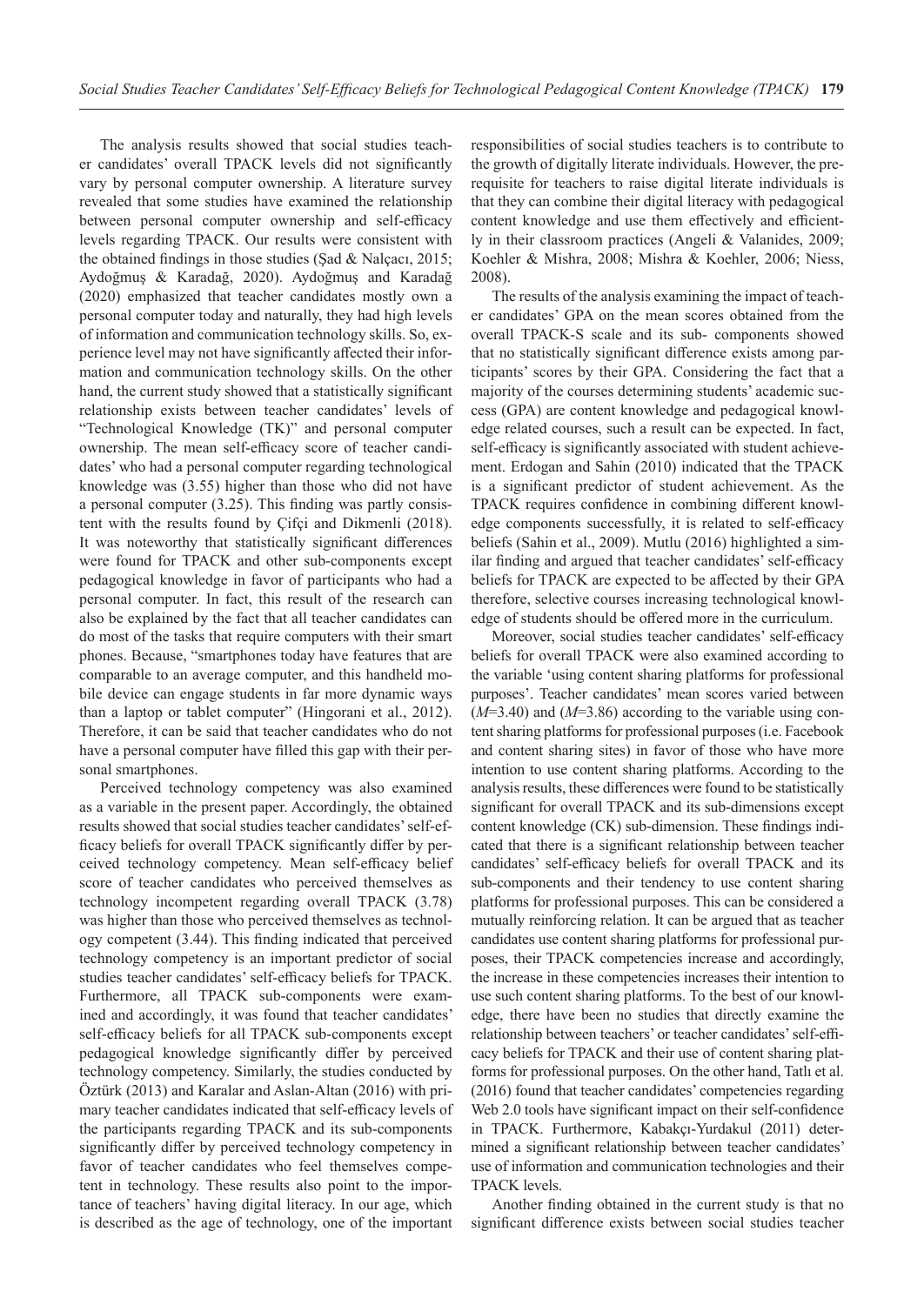candidates' scores in the instructional technology and material development (ITMD) course which they took during college education and their TPACK mean scores. It was determined that teacher candidates' overall TPACK mean scores varied between (*M*=3.55) and (*M*=3.70), and higher ITMD course scores were related to the higher TPACK scores. Similar results were obtained for other TPACK sub-components however, these differences were found to be statistically insignificant. These findings pointed out that the ITMD course has a very limited impact on teacher candidates' self-efficacy beliefs for TPACK. The literature survey showed that only a limited number of studies have examined such relationships (Bakaç & Özen, 2017; Aktepe et al., 2018; Akgün, 2020). Bakaç and Özen (2017) determined a significant positive relationship at the medium level between teacher candidates' self-efficacy beliefs regarding material design and their TPACK levels. Furthermore, the same study indicated that teacher candidates' self-efficacy beliefs for TPACK had a positive impact on their self-efficacy beliefs for material design. Kılıç et al. (2019) highlighted that TPACK-based combined learning environments are important in developing teacher candidates' TPACK. In fact, the ITMD course which is included in the teacher education college programs is expect to make an important contribution to teacher candidates' self-efficacy beliefs about TPACK. Consequently, the findings presented in the current study can provide valuable insight to researchers and practitioners since the obtained results revealed the need to examine the content and feature of that course in further studies and to improve teacher candidates' self-efficacy beliefs for TPACK.

# **RECOMMENDATIONS FOR FUTURE RESEARCH**

To better understand how TPACK development in teacher education, we are needed to more longitudinal studies. Triangulated study designs that include performance measures that spanning several years in this field will help us to not only better understand how TPACK, but also know what contextual factors are driving and hindering this growth. Considering the rapid technological developments and the variety and functionality of Web 2.0 tools, the number of courses that promote teacher candidates' TPACK skills and develop their competencies regarding the effective use of technology in teaching and research practices should be increased in the curriculums of teacher education programs. Courses related to technological and pedagogical content and their implementation, especially instructional technologies and material design and Social Studies I-II courses might be enriched with TPACK combined teaching environments. Digital literacy can be included in teacher education programs in the context of many positive effects it provides to students in the classroom and in the following years. To observe different dynamics in technology-oriented learning environments, teacher candidates' experiences regarding the use of technology in the classrooms, school support for this or their concerns about technology use should be included, especially during internship periods. Thus, digital literacy skills of teacher candidates can improve. Considering the

Covid-19 pandemic situation, online training and seminars can be provided to teachers and teacher candidates on the effective use of content and media sharing platforms. More comprehensive research may be conducted to determine effective integration methods of technology into educational practices for both social studies teachers and teachers from other disciplines.

### **REFERENCES**

- Abbitt, J. T. (2011). An investigation of the relationship between self-efficacy beliefs about technology integration and technological pedagogical content knowledge (TPACK) among preservice teachers, *Journal of Digital Learning in Teacher Education, 27*(4), 134-143, DOI: 10.1080/21532974.2011.10784670.
- Akbaba, B., Öztürk,F., Adalar, H., & Ekiçi, M. (2019). Öğrenme ve öğretme aracı olarak infografik tasarımı. *Araştırma ve Deneyim Dergisi, 4*(1), 38-53. Retrieved from https:// dergipark.org.tr/en/pub/adeder/issue/46840/587865.
- Akçaoğlu, M., Gümüş, S., Bellibaş, M. S., & Boyer, D. M. (2014). Policy, practice, and reality: Exploring a nation-wide technology implementation in Turkish schools. *Technology, Pedagogy and Education, 24*(4), 477-491.
- Akgün, F. (2020). Pedagojik formasyon eğitimi alan öğretmen adaylarının öğretim materyallerinden yararlanmaya yönelik öz-yeterlikleri ve öğretim teknolojilerine yönelik tutumlarının incelenmesi. *Trakya Eğitim Dergisi*, *10*(2), 412-428. DOI: 10.24315/tred.639074.
- Aksoğan, M. & Bulut Özek, M. (2020). Öğretmen adaylarının teknoloji yeterlilikleri ile teknolojiye bakış açısı arasındaki ilişki. *Gümüşhane Üniversitesi Sosyal Bilimler Enstitüsü Elektronik Dergisi, 11*(2), 301-311.
- Aktepe, V., Uzunöz, A. & Gündüz, M. (2018). Öğretim teknolojisi ve materyal tasarımı (ÖTMT) dersinin öğretmen adaylarının mesleki kazanımlarına etkisine ilişkin farklı değişkenlere göre farkındalık düzeylerinin incelenmesi. *MANAS Sosyal Araştırmalar Dergisi*, *7*(2), 31-43.
- Albion, P. R. (1999). Self-efficacy beliefs as an indicator of teachers' preparedness for teaching with technology, *Computers in the Social Studies*, *7*(4). Retrieved from http://www.cssjournal.com/albion.html.
- Angeli, C. & Valanides, N. (2009). Epistemological and methodological issues for the conceptualization, development, and assessment of ICT–TPCK: Advances in technological pedagogical content knowledge (TPCK). *Computers & Education, 52*, 154-168.
- Aydemir, M. (2019). Yenilenen sosyal bilgiler dersi öğretim programının dijital vatandaşlık ve alt boyutları açısından incelenmesi. *Uluslararası Güncel Eğitim Araştırmaları Dergisi*, *4*(2), 15-38.
- Aydoğmuş, M. & Karadağ, Y. (2020). Öğretmen adaylarının bilgi ve iletişim teknolojileri (BİT) yeterlikleri: Ondokuz Mayıs Üniversitesi örneği. *Mersin Üniversitesi Eğitim Fakültesi Dergis*i, *16*(3), 686-705.
- Aytaş, Ö. (2020). *Öğretmen adaylarının bilgi ve iletişim teknolojileri becerileri ile derste teknoloji kullanımına yönelik eğilimlerinin incelenmesi* (Yayımlanmamış yük-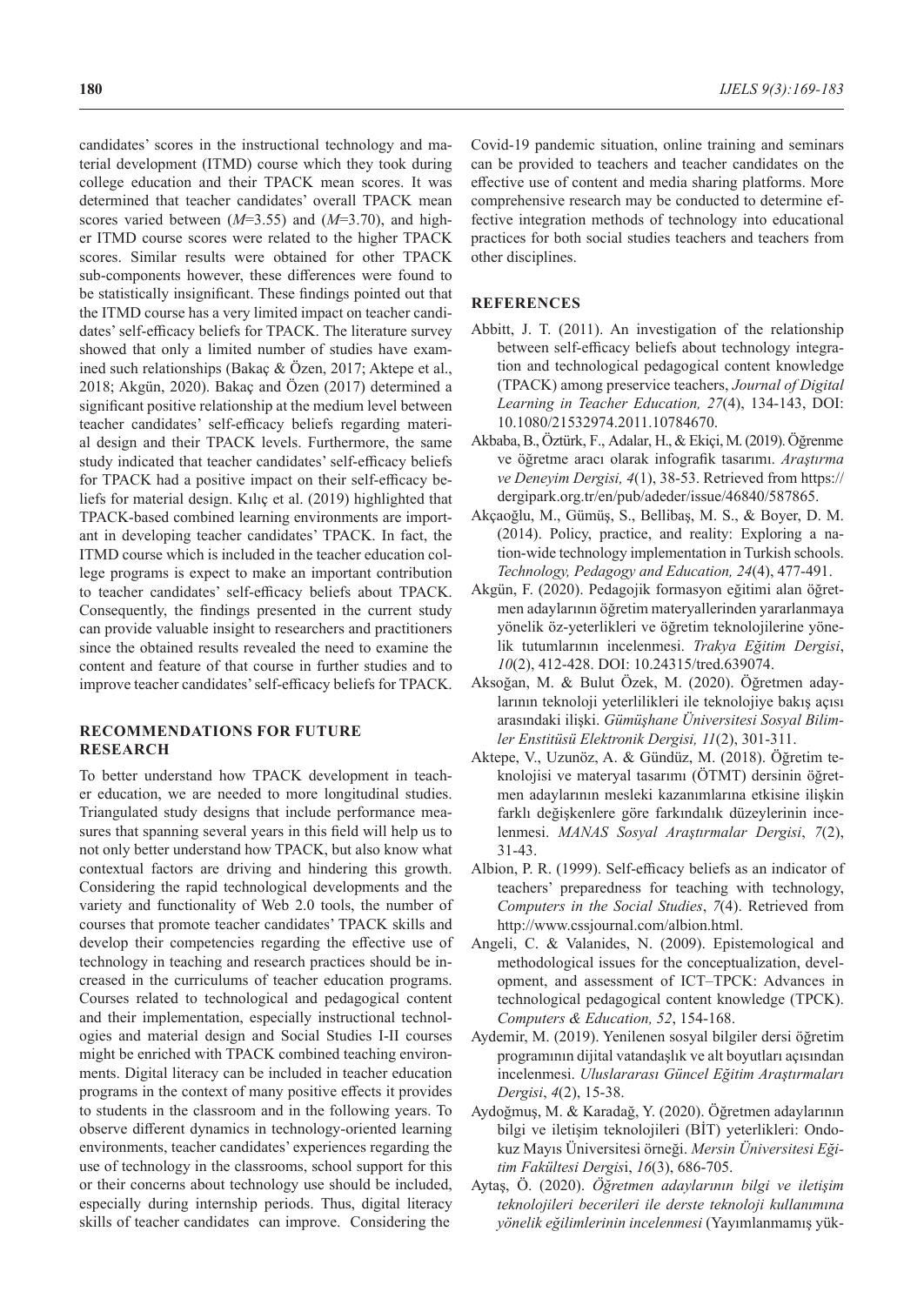sek lisans tezi). Fırat ÜniversitesiEğitim Bilimleri Enstitüsü, Elazığ.

- Bakaç, E. & Özen, R. (2017). Öğretmen adaylarinin materyal tasarimi öz-yeterlik inanç düzeylerinin teknolojik pedagojik alan yeterlikleri bağlaminda incelenmesi. *Ahi Evran Üniversitesi Kırşehir Eğitim Fakültesi Dergisi, 18*(2), 613-632.
- Başak, M. H. & Ayvacı, H. Ş. (2017). A comparison is aimed at the integration of the technology in education system; as an example of "Turkey and South Korea". *Education and Science, 42*(190), 465-492.
- Bozkuş, K. & Karacabey, M. F. (2019). FATİH projesi ile eğitimde bilişim teknolojilerinin kullanımı: Ne kadar yol alındı? *Yaşadıkça Eğitim, 33*(1), 17-32.
- Braun, J. A. (1999). Ten ways to integrate technology into middle school social studies. *The Clearing House*, *72*(6), 345-351.
- Bull, G., Hammond, T. & Ferster, B. (2008). Developing Web 2.0 tools for support of historical inquiry in social studies. *Computers in the Schools*, *25*(3-4), 275-287.
- Büyüköztürk, Ş. (2003). *Sosyal Bilimler için Veri Analizi El Kitabı*. Pegema Yayıncılık.
- Büyüköztürk, Ş., Kılıç Çakmak, E., Akgün, Ö. E., Karadeniz, Ş. & Demirel, F. (2014). *Bilimsel araştırma yöntemleri*. Pegem Akademi.
- Çakır, R., & Yıldırım, S. (2009). Bilgisayar öğretmenleri okullardaki teknoloji entegrasyonu hakkında ne düşünürler? *İlköğretim Online*, *8*(3), 952-964.
- Çelik, T. (2020). Dijital çağda sosyal bilgiler öğretmeni yetiştirme: bir eylem araştırması. *Pamukkale Üniversitesi Sosyal Bilimler Enstitüsü Dergisi, (38),* 211-229. DOI: 10.30794/pausbed.541913.
- Cheng, K.-H. (2017). A survey of native language teachers' technological pedagogical and content knowledge (TPACK) in Taiwan. *Computer Assisted Language Learning, 30*(7), 692–708. doi:10.1080/09588221.2017 .1349805.
- Chong, E., & Xie, B. (2011). The use of theory in social studies of Web 2.0. *Proceedings of the 44th Annual Hawaii International Conference on System Sciences.* Los Alamitos, CA: IEEE Computer Society Press. doi:10.1109/HICSS.2011.436.
- Cox, M., Preston, C., & Cox, K. (1999, September). What factors support or prevent teachers from using ICT in their classrooms? *Paper presented at the British Educational Research Association Annual Conference,* University of Sussex at Brighton.
- Çiftçi, T. & Dikmenli, Y. (2018). Coğrafya ve Sosyal Bilgiler Öğretmen Adaylarının Teknolojik Pedagojik Alan Bilgisi Özdeğerlendirme Düzeylerinin Farklı Değişkenlere Göre İncelenmesi. *Adıyaman Üniversitesi Sosyal Bilimler Enstitüsü Dergisi*, (28), 1-30. DOI: 10.14520/ adyusbd.332816.
- Çoklar A.N., Kılıçer, K. & Odabaşı, H.F. (2007). Eğitimde teknoloji kullanımına eleştirel bir bakış: Teknopedagoji. *7. Uluslararası Eğitim Teknolojileri Konferansı Bildiri Kitabı* (39-44), Yakın Doğu Üniversitesi, Lefkoşe.

Demetriadis, S., Barbas, A., Molohides. A., Palaigeor-

giou, G., Psillos, D., Vlahavas, I. et al. (2003). Cultures in negotiation: teachers' acceptance/resitance attitudes considering the influsion of technology into schools. *Computers & Education*, *41*(1), 19-37.

- Demirer, V. & Dikmen, C. H. (2018). Öğretmenlerin FA-TİH Projesine yönelik görüşlerinin teknolojik pedagojik alan bilgisi bağlamında incelenmesi. *İlköğretim Online, 17*(1), 26-46.
- Dereli, İ. (2017). *Sosyal bilgiler öğretmen adaylarının teknopedagojik alan bilgisi ve teknolojiye yönelik inançlarının incelenmesi*. (Yayımlanmamış Yüksek Lisans Tezi). Kastamonu Üniversitesi, Kastamonu.
- Eryilmaz, S., Adalar, H. & Icinak, A. (2015). E-Learning as a teaching strategy actively used in FATIH Project. *European Journal of Educational Research, 4*(1), 38-47. doi: 10.12973/eu-jer.4.1.38.
- Farmer, L. (2011). Teaching Digital Citizenship. In C. Ho & M. Lin (Eds.), P*roceedings of E-Learn 2011-World Conference on E-Learning in Corporate, Government, Healthcare, and Higher Education* (pp. 99-104). Honolulu, Hawaii, USA: Association for the Advancement of Computing in Education (AACE). Retrieved from https://www.learntechlib.org/primary/p/38680/.
- FATİH Projesi. (2012). FATİH Projesi Nedir?. Retrieved from http://www.fatihprojesi.com
- George, D., & Mallery, P. (2014). *IBM SPSS statistics 21 step by step: A simple guide and reference* (13<sup>th</sup> ed.). Pearson.
- Gleason, B. & von Gillern, S. (2018). Digital citizenship with social media: Participatory practices of teaching and learning in secondary education. *Educational Technology & Society, 21*(1), 200–212.
- Görmez, E. (2017). "İlkokul sosyal bilgiler programının dijital vatandaşlık ve alt boyutları açısından yeterliliği," *II. Uluslararası Sosyal Bilimler Sempozyumu*, Antalya, Turkey, pp.72.
- Gür, B. S., Özoğlu, M. & Başer, T. (2010). Okullarda bilgisayar eknolojisi kullanımı ve karşılaşılan sorunlar. C. Demirli ve ark. (Ed.), *9. Ulusal Sınıf Öğretmenliği Sempozyumu* içinde (p. 929-934). Elazığ: Fırat Üniversitesi.
- Harris, J., Mishra, P., & Koehler, M. (2009). Teachers' technological pedagogical content knowledge and learning activity types: Curriculum-based technology integration reframed. *Journal of Research on Technology in Education, 41*(4), 393-416.
- Haslaman, T., Kuskaya-Mumcu, F. & Kocak-Usluel, Y. (2008). Integration of ICT Into The Teaching-Learning Process: Toward A Unified Model. In J. Luca & E. Weippl (Eds.), *Proceedings of World Conference on Educational Multimedia, Hypermedia and Telecommunications.* 2384-2389. AACE.
- Heafner, T. (2004). Using technology to motivate students to learn social studies. *Contemporary Issues in Technology and Teacher Education, 4*(1), 42-53.
- Hingorani, K.K., Woodard, D., & Danesh, N.A. (2012). Exploring how smartphones supports students' lives. *Issues in Information System, 13*(2) 33-40.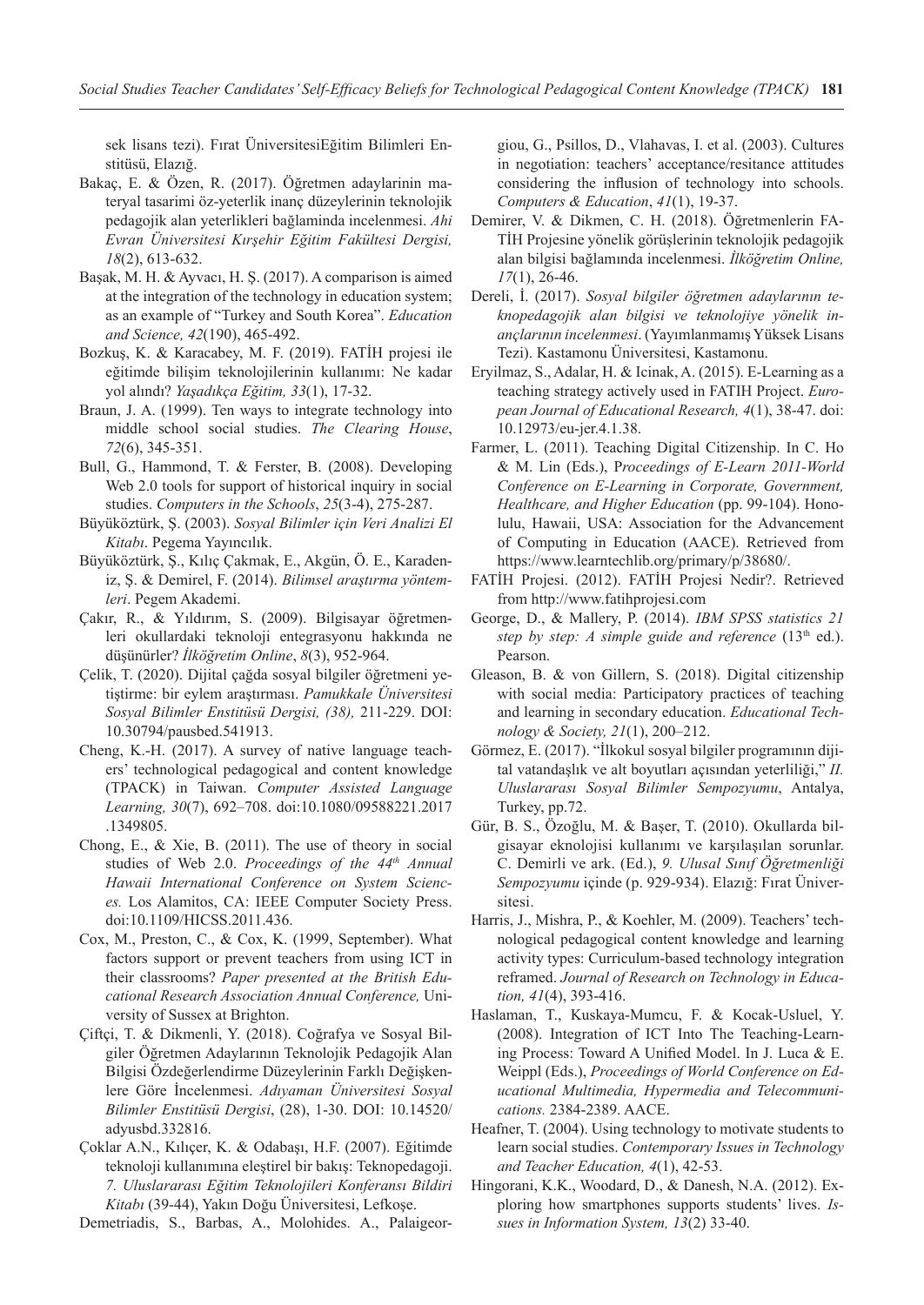- Holcomb, L. & Beal, C. (2008). Using Web 2.0 to Support Learning in the Social Studies Context. In K. McFerrin, R. Weber, R. Carlsen & D. Willis (Eds.), Proceedings of *SITE 2008--Society for Information Technology & Teacher Education International Conference* (pp. 4897- 4900). Association for the Advancement of Computing in Education (AACE). Retrieved from https://www. learntechlib.org/primary/p/28040/.
- Holcomb, L., Candy B. & John K. L. (2011). Supersizing social studies through the use of Web 2.0 technologies. *Social Studies Research and Practice*, *6*(3), 102–11.
- Hu, P. J., Clark, T. H. K., & Ma, W. W. (2003). Examining technology acceptence by school teachers: A logtudial study. *Information & Manegement*, *41*(2), 227-241.
- Işıksal, M., (2006). *A study on pre-service elementary mathematics teachers' subject matter knowledge and pedagogical content knowledge regarding the multiplication and division of fractions.* Orta Doğu Teknik Üniversitesi, Fen Bilimleri Enstitüsü, Yayımlanmamış Doktora tezi, Ankara.
- Jang, S. J. & Tsai, M. F. (2012). Exploring the TPACK of Taiwanese elementary mathematics and science teachers with respect to use of ınteractive whiteboards. *Computers & Education*, *59*(2), 327-338.
- Kabakçı-Yurdakul, I. (2011). Öğretmen adaylarının teknopedagojik eğitime yönelik yeterlik düzeylerinin ve bu düzeylerinin bilgi ve iletişim teknolojilerini (BİT) kullanım düzeyleri açısından farklılaşma durumunun incelenmesi. *H. Ü. Eğitim Fakültesi Dergisi, 40*, 397-408.
- Karalar, H. & Aslan-Altan, B. (2016). Sınıf öğretmeni adaylarının teknolojik pedagojik alan bilgisi yeterliklerin ve öğretmen özyeterliklerinin incelenmesi. *Cumhuriyet International Journal of Education-CIJE, 5* (USOS Özel Sayı),  $15 - 30$ .
- Karadeniz, Ş. & Vatanartıran, S. (2015). Primary school teachers' pedagogical content knowledge. *Elementary Education Online*, *14*(3), 1017-1028.
- Karahasan, B., (2010). *Preservice seondary mathematics teachers' pedagogical content knowledge of composite and inverse function.* Orta Doğu Teknik Üniversitesi, Fen Bilimleri Enstitüsü, Yayımlanmamış Doktora tezi, Ankara.
- Karasar, N. (2012). *Bilimsel araştırma yöntemleri.* (12. Baskı) Ankara: Nobel Yayın Dağıtım.
- Kaya, Z., Emre, İ. & Kaya, O. N. (2010). Sınıf öğretmeni adaylarının Teknolojik Pedagojik Alan Bilgisi (TPAB) açısından öz-güven seviyelerinin belirlenmesi. C. Demirli ve ark. (Ed.), *9. Ulusal Sınıf Öğretmenliği Sempozyumu* içinde (s. 643-651). Elazığ: Fırat Üniversitesi.
- Kaya, Z., Özdemir, T. Y., Emre, İ. & Kaya, O. N. (2011). Bilişim Teknolojileri Öğretmen Adaylarının Teknolojik Pedagojik Alan Bilgisi Öz Yeterlik Seviyelerinin Belirlenmesi. *5th International Computer and Instructional Technologies Symposium, Fırat University, Elazığ-Turkey.*
- Kaya, S. & Dağ, F., (2013). Sınıf öğretmenlerine yönelik teknolojik pedagojik içerikbilgisi ölçeği'nin Türkçeye uyarlanması. *Kuram ve Uygulamada Eğitim Bilimleri*, *13*(1), 291-306.
- Kaya, M. & Yazıcı, H. (2019). Sosyal bilgiler öğretmenlerinin teknopedagojik eğitim yeterliklerine ilişkin

görüşleri. *Erzurum Teknik Üniversitesi Sosyal Bilimler Enstitüsü Dergis*, *(9),* 105-136.

- Kılıç, A., Aydemir, S. & Kazanç, S. (2019). Teknolojik pedagojik alan bilgisi (TPAB) temelli harmanlanmış öğrenme ortamının fen bilimleri öğretmen adaylarının TPAB ve sınıf içi uygulama becerilerine etkisi. *Elementary Education Online*, 2019; *18*(3): pp. 1208-1232. doi:10.17051/ilkonline.2019.611493.
- Koh, J.H.L., Chai, C.S. & Tsai, C.C. (2010). Examining the technological pedagogical content knowledge of Singapore pre-service teachers with a large-scale survey. *Journal of Computer Assisted Learning*, *26*(6), 563–573.
- Koh, J.H.L., & Chai, C.S. (2011). Modeling pre-service teachers' technological pedagogical content knowledge (TPACK) perceptions: *The influence of demographic factors and TPACK constructs.* IN G.Williams, N. Brown, M. Pittard, B. Cleland (ED.) Changing Demands, Changing Directions. Proceedings ascilite Hobart 2011, 17, 735-746.
- Koehler, M., & Mishra, P. (2008). Introducing TPCK. In *AACTE Committee on Innovation and Technology* (Eds.), The handbook of technological pedagogical content knowledge for teaching and teacher educators (pp. 3-29). Lawrence Erlbaum Associates, Publishers.
- Kuş, B. B. (2005). *Öğretmenlerin bilgisayar öz-yeterlilik inançları ve bilgisayar destekli öğretime yönelik tutumları.* (Yayınlanmamış Yüksek Lisans Tezi). Hacettepe Üniversitesi, Ankara.
- Lee, M.H. & Tsai, C.C. (2010). Exploring Teachers' Perceived Self Efficacy and Technological Pedagogical Content Knowledge with Respect to Educational Use of the World Wide Web. *Instructional Science: An International Journal of the Learning Sciences*, *38*(1), 1-21.
- Lim, C.P. et al. (2003). Creating a conducive learning environment for the effective integration of ICT: Classroom management issues. *Journal of Interactive Learning Research, 14*(4), 405–423.
- Milli Eğitim Bakanlığı [MEB]. (2018). *Sosyal bilgiler dersi öğretim programı* (İlkokul ve Ortaokul 4, 5, 6 ve 7. Sınıflar). Ankara.
- Milli Eğitim Bakanlığı [MEB]. (2014). 2013 faaliyet raporu. Retrieved from https://sgb.meb.gov.tr/meb\_iys\_dosyalar/2014\_04/30032306\_meb\_2013\_idare\_faaliyet raporu.pdf
- Mishra, P. & Koehler, M. J. (2006). Technological pedagogical content knowledge: A framework for integrating technology in teacher knowledge. *Teachers College Record*, *108*(6), 1017-1054.
- Mutlu, N. (2016). Yabanci diller eğitimi bölümü öğrencilerinin teknolojik pedagojik alan bilgisi yeterliliklerinin incelenmes. *International Conference on Quality in Higher Education*, Sakarya-Turkey, November 24-25.
- Niess, M. L. (2005). Preparing teachers to teach science and mathematics with technology: Developing a technology pedagogical content knowledge. *Teaching and Teacher Education*, *21*(5), 509-523.
- Niess, M. L. (2008). Guiding pre-service teachers in developing TPCK, In. *AACTE Committee on Innovation and*